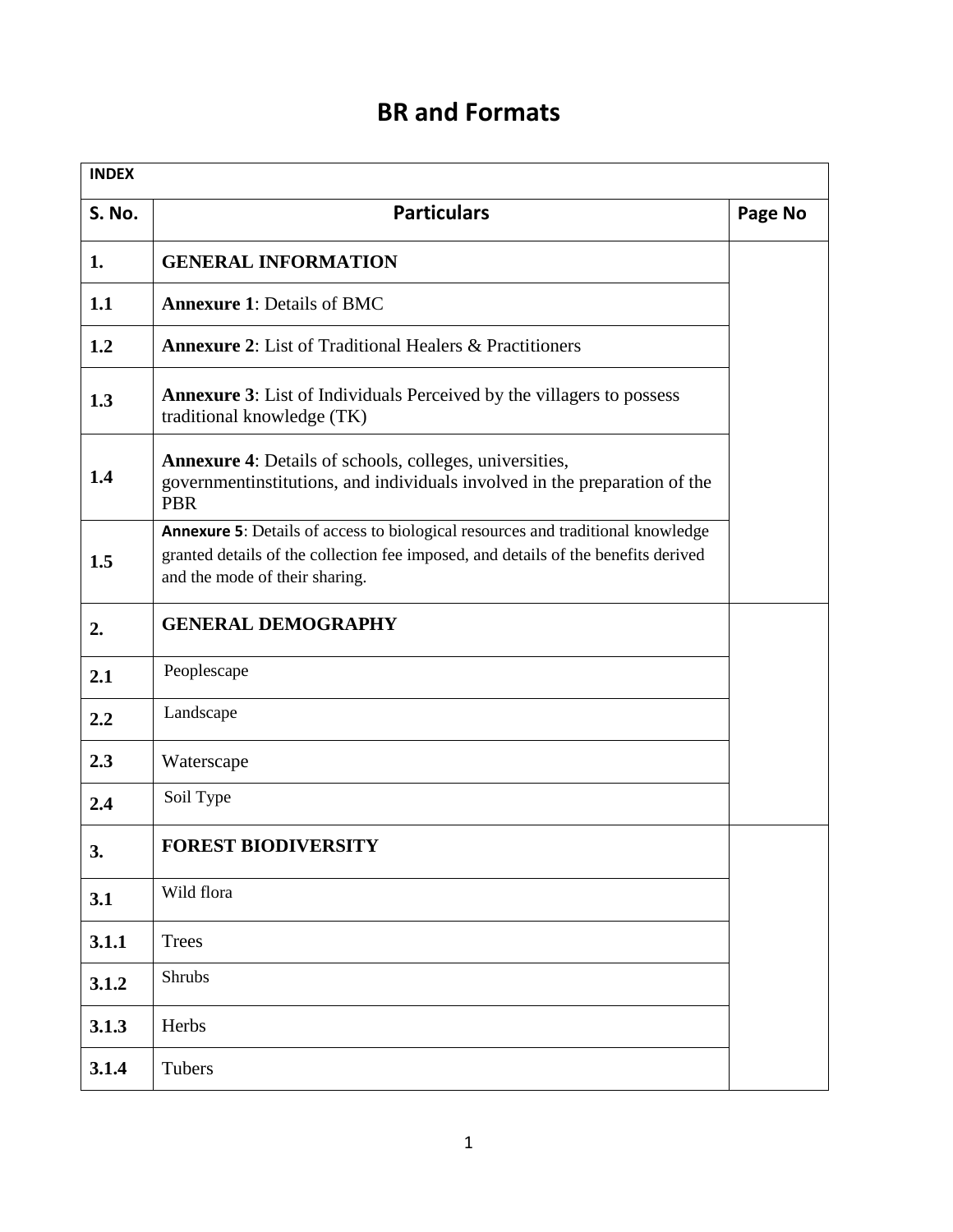| 3.1.5   | Grasses                                                        |  |
|---------|----------------------------------------------------------------|--|
| 3.1.6   | Climbers                                                       |  |
| 3.1.7   | Plants of Medicinal Importance                                 |  |
| 3.1.8   | Plant Species of Importance Trade/Economic/Health (Non-Timber) |  |
| 3.1.9   | <b>Timber Plants</b>                                           |  |
| 3.2     | Wild Fauna                                                     |  |
| 4.      | <b>AGRO BIODIVERSITY</b>                                       |  |
| 4.1     | Agriculture sector                                             |  |
| 4.1.1   | Crop plants                                                    |  |
| 4.1.1.1 | Rabi (October-Feb)                                             |  |
| 4.1.1.2 | Kharif (July-September)                                        |  |
| 4.1.1.3 | Zaid (March-June)                                              |  |
| 4.1.2   | Fodder Crops/species                                           |  |
| 4.1.2.1 | Rabi                                                           |  |
| 4.1.2.2 | Kharif                                                         |  |
| 4.1.2.3 | Zaid                                                           |  |
| 4.1.3   | Weeds                                                          |  |
| 4.1.4   | Wild relative of Crops                                         |  |
| 4.1.5   | Pests of Crops                                                 |  |
| 4.2     | Horticulture                                                   |  |
| 4.2.1   | Fruits plants                                                  |  |
| 4.2.2   | Vegetable plants                                               |  |
| 4.2.3   | Floriculture                                                   |  |
| 4.2.4   | Ornamental plants/ Trees/ Climbers                             |  |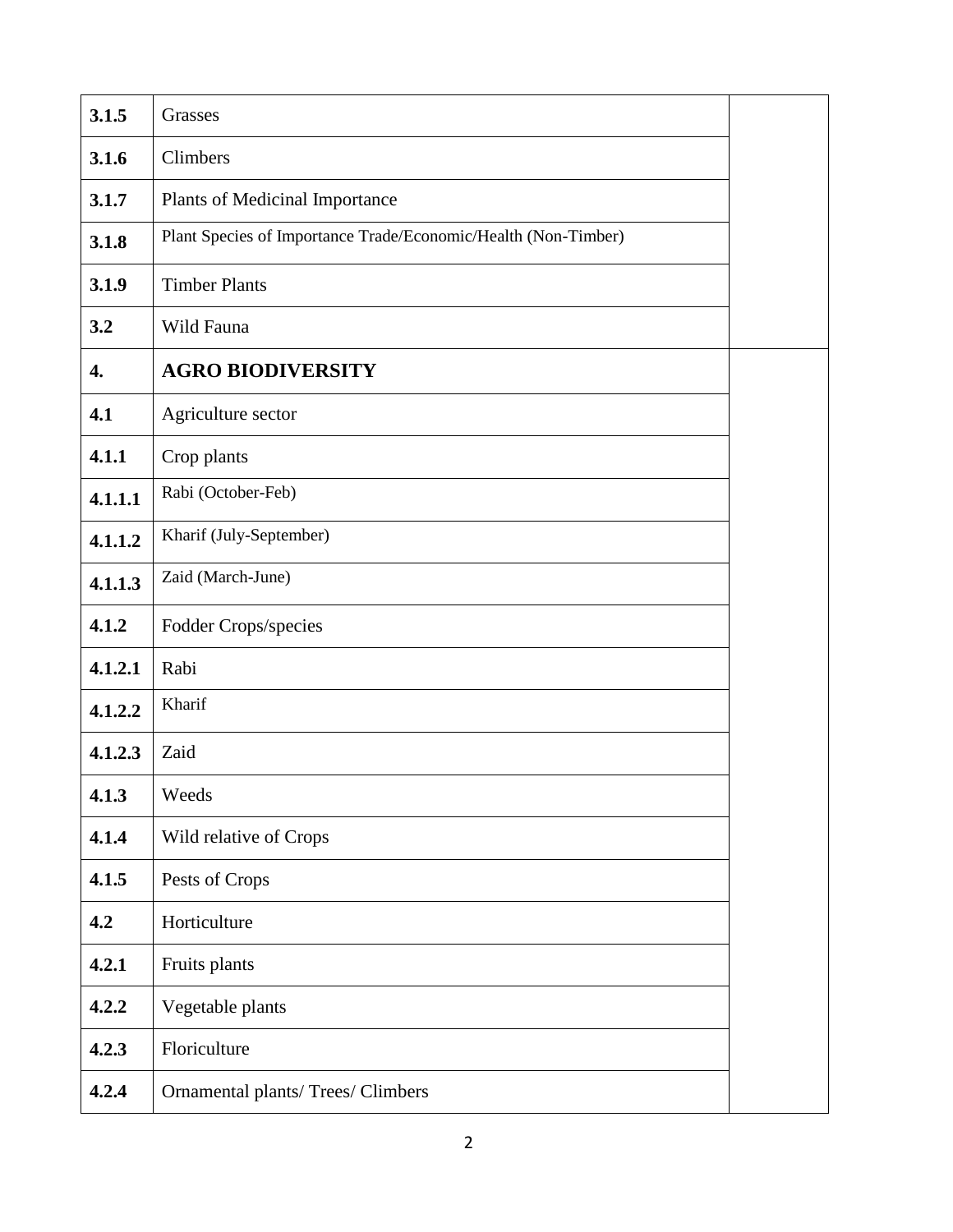| 4.3   | Cultivated medicinal plants (Herbs/Shrubs/Trees)                                           |         |
|-------|--------------------------------------------------------------------------------------------|---------|
| 4.4   | <b>Cultivated Timber plants/Trees</b>                                                      |         |
| 4.5   | Animal Husbandry                                                                           |         |
| 4.5.1 | Domesticated Animals (cattle, buffalo, sheep, goat)                                        |         |
| 4.5.2 | Domesticated Birds (poultry)                                                               |         |
| 4.6   | Markets                                                                                    |         |
| 4.6.1 | Crops                                                                                      |         |
| 4.6.2 | Medicinal                                                                                  |         |
| 4.6.3 | <b>Livestock and Others</b>                                                                |         |
| 5.    | <b>AQUATIC BIODIVERSITY</b>                                                                |         |
| 5.1   | <b>Culture Fisheries (Domesticated)</b>                                                    |         |
| 5.2   | Wild Fisheries                                                                             |         |
| 5.3   | Wild Aquatic Fauna (Other than Fishes)                                                     | $61-63$ |
| 5.4   | <b>Aquatic Flora</b>                                                                       |         |
| 5.4.1 | Cultivated                                                                                 |         |
| 5.4.2 | Wild                                                                                       |         |
| 6.    | <b>TRADITIONAL KNOWLEDGE</b>                                                               |         |
| 6.1   | Traditional knowledge to forest biodiversity                                               |         |
| 6.2   | Traditional knowledge to agro-biodiversity                                                 | 64      |
| 6.3   | Traditional knowledge to aquatic biodiversity                                              |         |
| 7.    | <b>ACCESS BENEFIT SHARING (ABS)</b>                                                        |         |
| 7.1   | Details of Tradeable BiologicalResources available (Quantitative/value / Market<br>status) | 65      |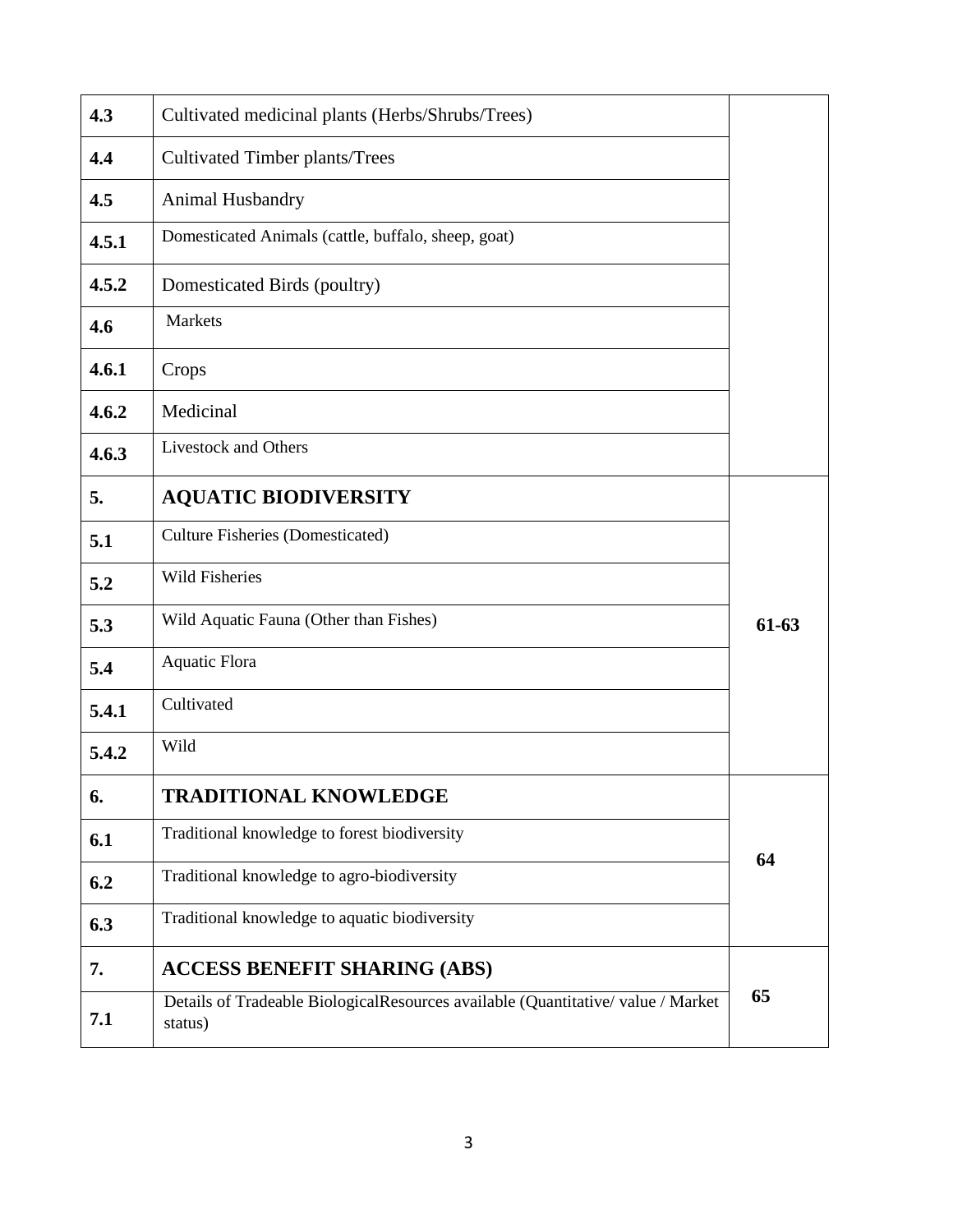#### **1.General Details**

Name of the Panchayat Samity: Taluk: District: State: Geographical Area of the Panchayat Samity: Population under the Panchayat Samity: Total Male Female Habitat and Topography: Climate (Rainfall, Temperature and other weather patterns) Land Use (Nine-fold classification available with village records) Date, Month and Year of PBR preparation Management Regime: Reserve Forests (RF) / Joint Forest Management (JFM) / Protected Areas (PA) / Community Owned and Managed Forests (COM)

#### **1.1 Annexure 1**

**Details of Biodiversity Management Committee (BMC) of the panchayat (One elected Chairperson**

**and six persons nominated by the local body; not less than one third to be women and not less than 18% belonging to SC/ST)**

1) Name of the Chairperson: Age: Gender: Address: Area of specialization: 2) Name: Age: Gender: Address: Area of specialization: 3) Name: Age: Gender: Address: Area of specialization: 4) Name: Age: Gender: Address:

Area of specialization: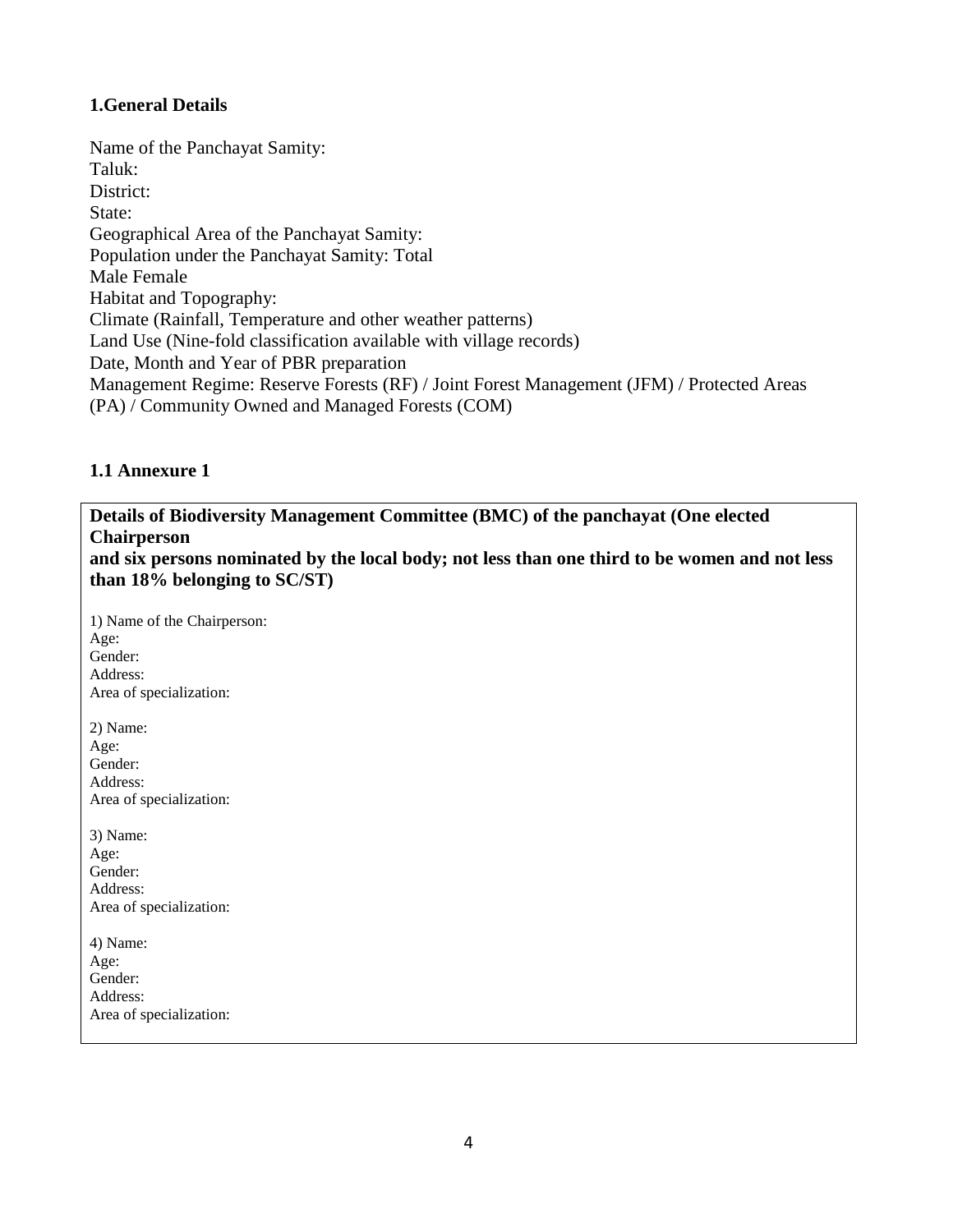#### **1.2 Annexure 2**

| List of Vaids, hakims and traditional health care (human and livestock) practitioners residing<br>and or using biological resources occurring within the jurisdiction of the village                            |
|-----------------------------------------------------------------------------------------------------------------------------------------------------------------------------------------------------------------|
| Name:<br>Age:<br>Gender:<br>Address:<br>Area of Specialization:<br>The location from which the person accesses biological material:<br>Perception of the practitioner on the resource status:<br>Medicinal use: |
| Name:<br>Age:<br>Gender:<br>Address:<br>Area of Specialization:<br>The location from which the person accesses biological material:<br>Perception of the practitioner on the resource status:<br>Medicinal use: |
| Name:<br>Age:<br>Gender:<br>Address:<br>Area of Specialization:<br>The location from which the person accesses biological material:<br>Perception of the practitioner on the resource status:<br>Medicinal use  |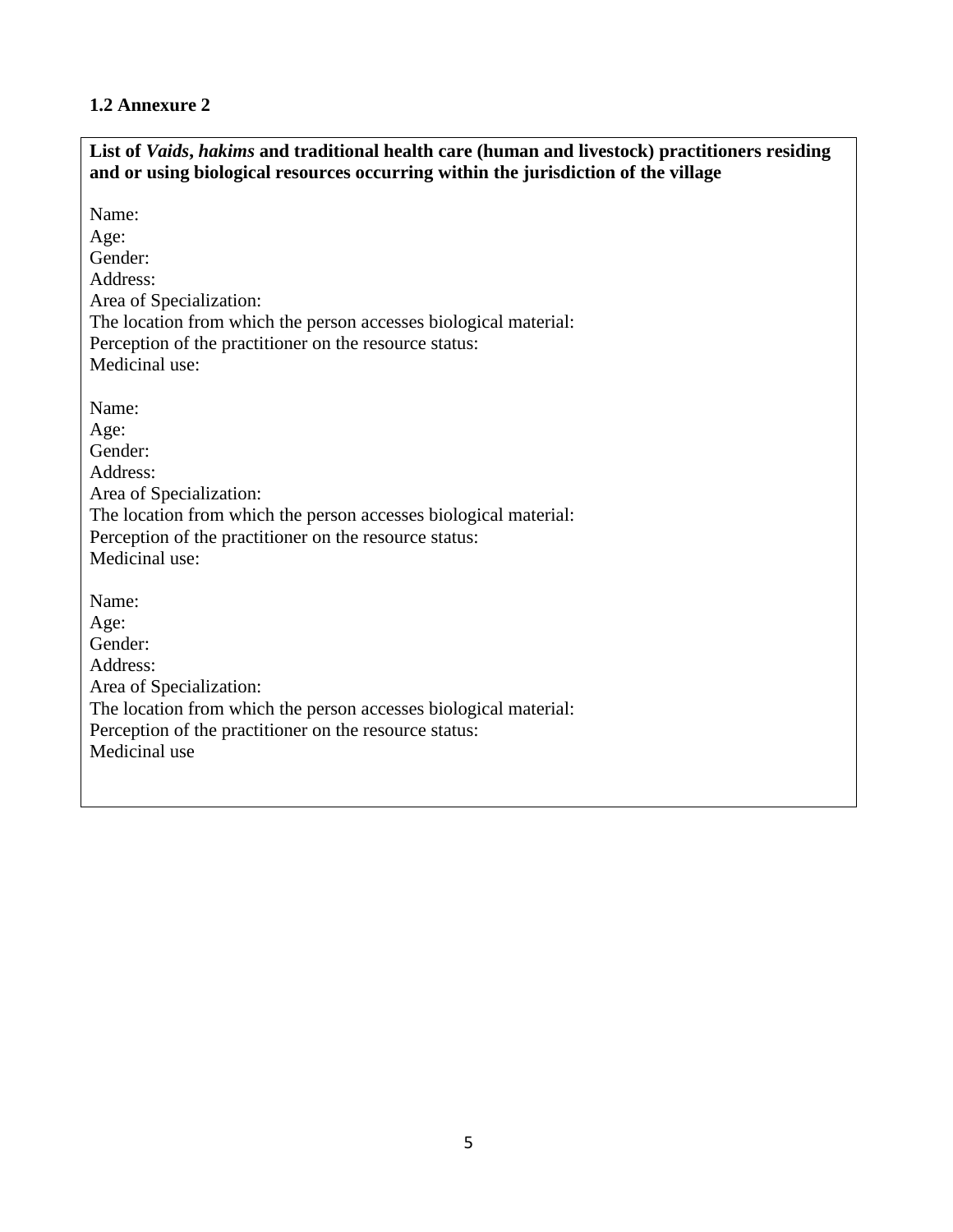#### **1.3 Annexure 3**

| List of individuals perceived by the villagers to possess Traditional Knowledge (TK) related to<br>biodiversity in agriculture, fisheries, and forestry |
|---------------------------------------------------------------------------------------------------------------------------------------------------------|
| Name:<br>Age:<br>Gender:<br>Address:<br>Area of specialization:                                                                                         |
| Name:<br>Age:<br>Gender:<br>Address:<br>Area of specialization:                                                                                         |
| Name:<br>Age:<br>Gender:<br>Address:<br>Area of specialization:                                                                                         |
| Name:<br>Age:<br>Gender:<br>Address:<br>Area of specialization:                                                                                         |

#### **1.4 Annexure 4**

**Details of schools, colleges, universities, government institutions, and individuals involved in the preparation of the PBR**

1) Contact Person Name and Address:

2) Contact Person Name and Address:

3) Contact Person Name and Address:

4) Contact Person Name and Address: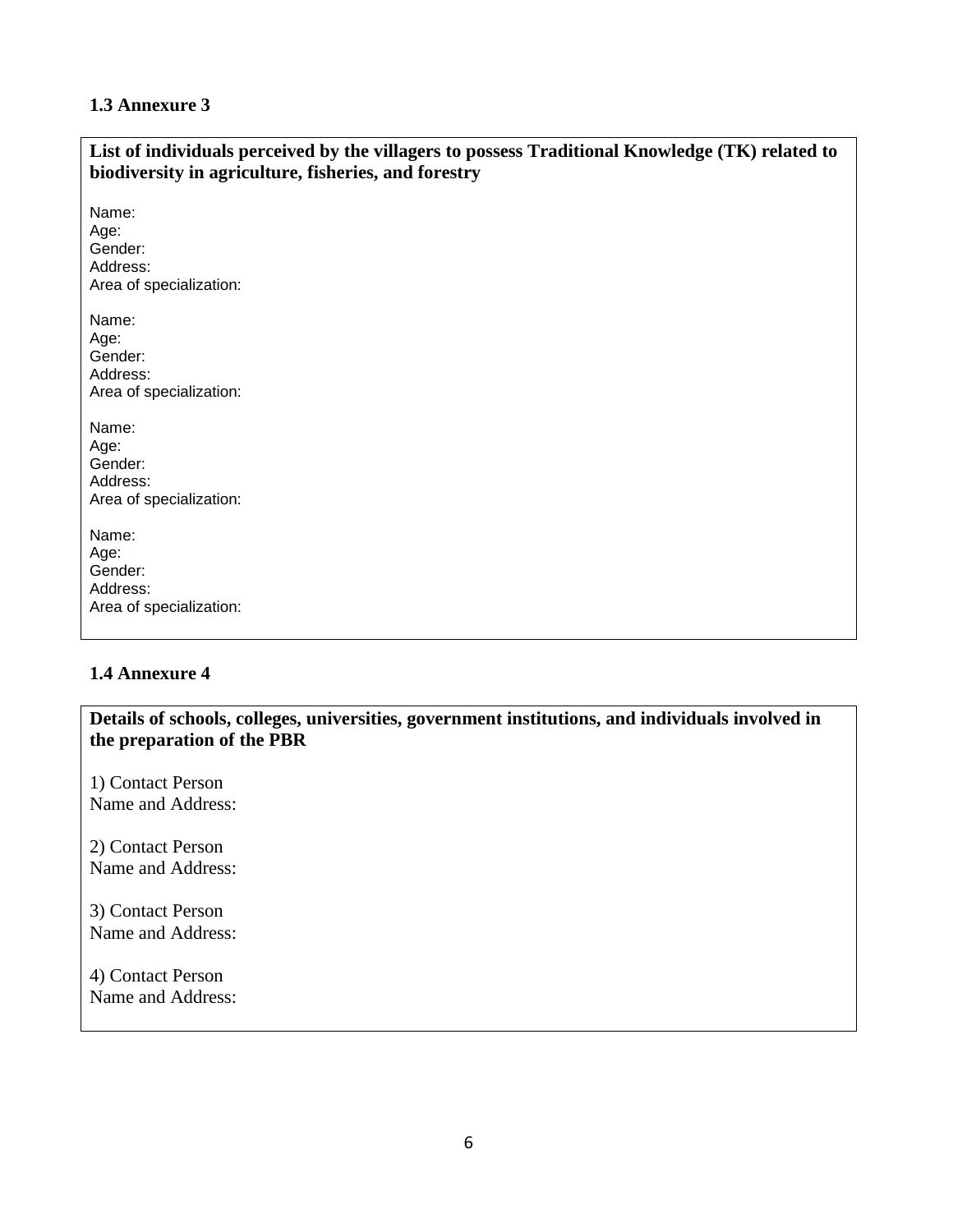#### **1.5 Annexure 5**

**Details of access to biological resources and traditional knowledge granted, details of the collection fee imposed, and details of the benefits derived and the mode of their sharing**

| N <sub>0</sub> | Name and address of the<br><b>Person /institution/</b><br>company/ others | Local and<br><b>Scientific Name</b><br>of<br>the biological<br>material<br><b>Accessed and</b><br>quantity | Date and<br>resolution of<br>the<br><b>BMC</b> and<br>endorsement by<br>the panchayat | Details of<br>collection<br>fee<br>imposed | Anticipated<br>mode of<br>sharing<br>benefits or<br>quantum of<br>benefits shared |
|----------------|---------------------------------------------------------------------------|------------------------------------------------------------------------------------------------------------|---------------------------------------------------------------------------------------|--------------------------------------------|-----------------------------------------------------------------------------------|
|                |                                                                           |                                                                                                            |                                                                                       |                                            |                                                                                   |
|                |                                                                           |                                                                                                            |                                                                                       |                                            |                                                                                   |
|                |                                                                           |                                                                                                            |                                                                                       |                                            |                                                                                   |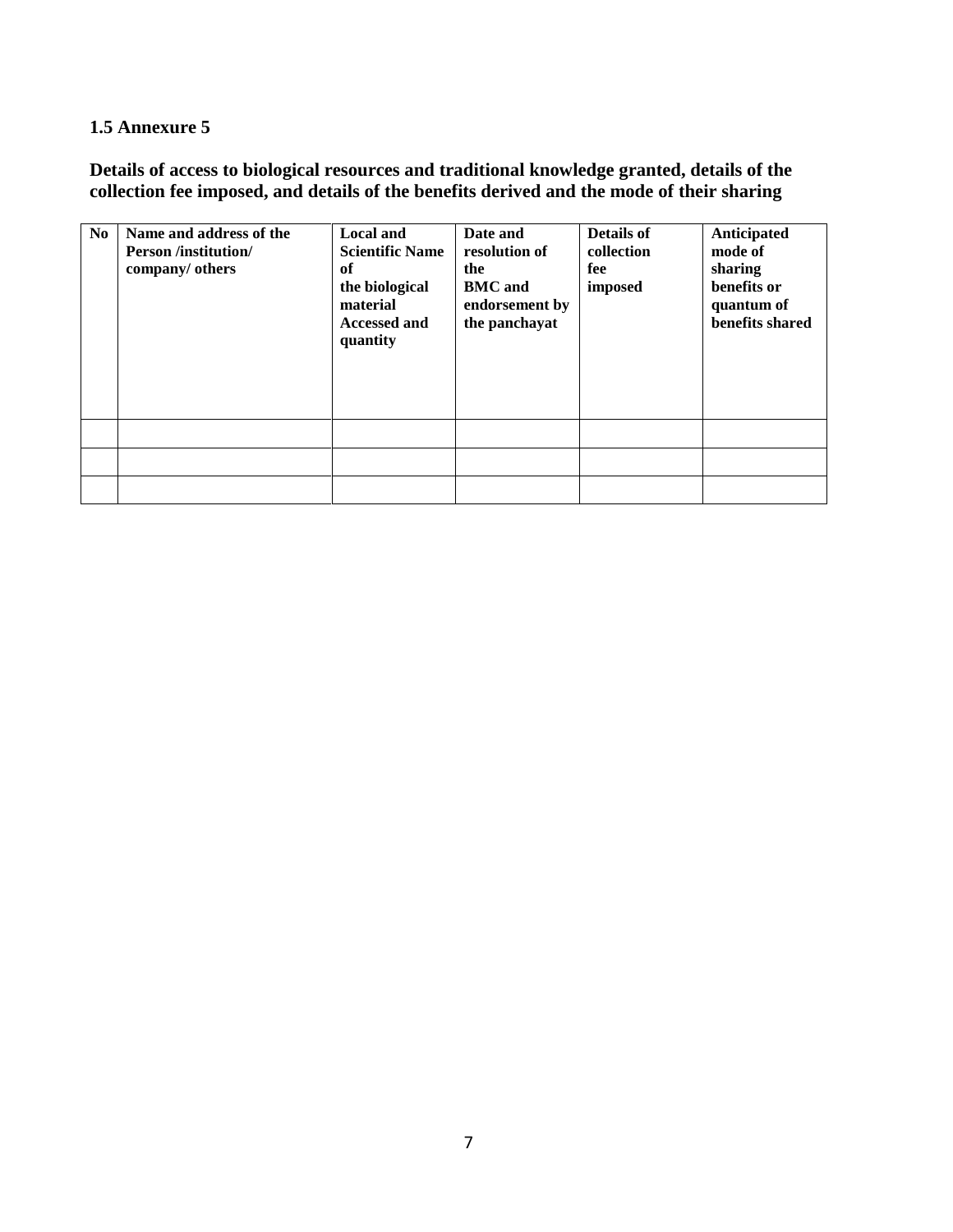#### 2. **General Demography**

#### **2.1 Peoplescape**

| ı.                | 2.                    | 3.         | 4.               | 5.           | 6.               | 7.              | 8.          | 9.            | 10.              | 11.        |
|-------------------|-----------------------|------------|------------------|--------------|------------------|-----------------|-------------|---------------|------------------|------------|
| <b>Community</b>  | <b>Families &amp;</b> | Sub-       | <b>Depending</b> | <b>Major</b> | <b>Landscape</b> | <b>Resource</b> | <b>Cast</b> | <b>Social</b> | <b>Nature of</b> | No.        |
| $\boldsymbol{\&}$ | <b>Major</b>          | occupation | Landscape        | resources    | management       | management      |             | condition     | inhabitants      | of         |
| Population        | occupation            |            |                  | accessed and | practices        | practices       | tribe       |               |                  | <b>HHs</b> |
|                   |                       |            |                  | seasons of   |                  |                 |             |               |                  |            |
|                   |                       |            |                  | access       |                  |                 |             |               |                  |            |
|                   |                       |            |                  |              |                  |                 |             |               |                  |            |
|                   |                       |            |                  |              |                  |                 |             |               |                  |            |
|                   |                       |            |                  |              |                  |                 |             |               |                  |            |
|                   |                       |            |                  |              |                  |                 |             |               |                  |            |
|                   |                       |            |                  |              |                  |                 |             |               |                  |            |
|                   |                       |            |                  |              |                  |                 |             |               |                  |            |
|                   |                       |            |                  |              |                  |                 |             |               |                  |            |
|                   |                       |            |                  |              |                  |                 |             |               |                  |            |
|                   |                       |            |                  |              |                  |                 |             |               |                  |            |
|                   |                       |            |                  |              |                  |                 |             |               |                  |            |
|                   |                       |            |                  |              |                  |                 |             |               |                  |            |
|                   |                       |            |                  |              |                  |                 |             |               |                  |            |
|                   |                       |            |                  |              |                  |                 |             |               |                  |            |
|                   |                       |            |                  |              |                  |                 |             |               |                  |            |

Major occupation maybe farming. Sub -occupations could be fishing, collection of NTFP animal husbandry, artisans, services

Examples of depending landscapes are agriculture landscape, rivers, forest etc.

Major resources accessed could be agriculture resources of different nature, fish, birds, water, mud, and etc

How the community manages the landscapes they use for satisfying different needs, their strategies and perception

How the community manages the resources they access for satisfying different needs, their strategies and perception, conflicts etc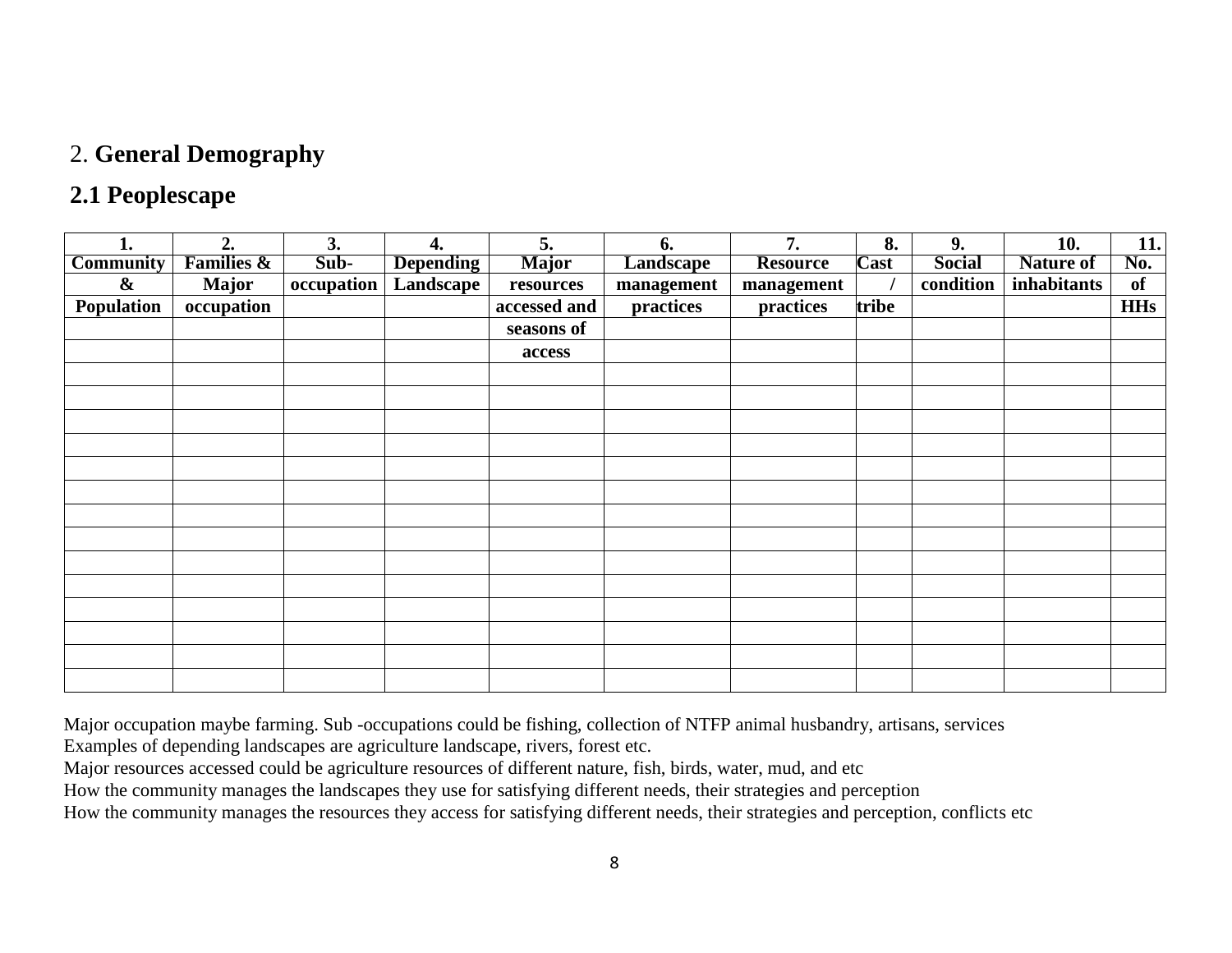# **2.2 Landscape**

|                             |      |                       | ∠.                  |                 |                                                  |       | v.    | . .    | v.                                               |             | 10.     | 11.                          |
|-----------------------------|------|-----------------------|---------------------|-----------------|--------------------------------------------------|-------|-------|--------|--------------------------------------------------|-------------|---------|------------------------------|
| <b>Major Landscapes</b>     |      |                       | $Sub -$<br>Landscap | s and           | <b>Feature   Ownership   General   General  </b> | flora | fauna | groups | User   Management   General   Other<br>practices | <b>Uses</b> | details | <b>Community</b><br>accessed |
| <b>Agricultural</b><br>land | Pond | <b>Fallow</b><br>∟and | es                  | approx.<br>area |                                                  |       |       |        |                                                  |             |         |                              |
|                             |      |                       |                     |                 |                                                  |       |       |        |                                                  |             |         |                              |
|                             |      |                       |                     |                 |                                                  |       |       |        |                                                  |             |         |                              |
|                             |      |                       |                     |                 |                                                  |       |       |        |                                                  |             |         |                              |

Provide a brief description of landscapes such as forests, plantations, cultivated land, estuary, pond, lake or other elements

# **2.3 Waterscape**

|                   | 2.   | 3.              | 4.               | 5.             | 6.             | 7<br>.,      | 8.          | 9.                        | 10.  | 11.          | 12.              |
|-------------------|------|-----------------|------------------|----------------|----------------|--------------|-------------|---------------------------|------|--------------|------------------|
| <b>Waterscape</b> | Sub- | <b>Features</b> | <b>Ownership</b> | <b>General</b> | <b>General</b> | <b>Major</b> | <b>User</b> | <b>Management General</b> |      | <b>Other</b> | <b>Community</b> |
| element type      | type | and             |                  | flora          | fauna          | uses         | groups      | practices                 | uses | details      | accessed         |
|                   |      | approx.         |                  |                |                |              |             |                           |      |              |                  |
|                   |      | area            |                  |                |                |              |             |                           |      |              |                  |
|                   |      |                 |                  |                |                |              |             |                           |      |              |                  |
|                   |      |                 |                  |                |                |              |             |                           |      |              |                  |
|                   |      |                 |                  |                |                |              |             |                           |      |              |                  |
|                   |      |                 |                  |                |                |              |             |                           |      |              |                  |
|                   |      |                 |                  |                |                |              |             |                           |      |              |                  |
|                   |      |                 |                  |                |                |              |             |                           |      |              |                  |
|                   |      |                 |                  |                |                |              |             |                           |      |              |                  |
|                   |      |                 |                  |                |                |              |             |                           |      |              |                  |

Examples: Ponds, Streams, Rivers, Lake, Canal, Tubewell, Dug well etc.,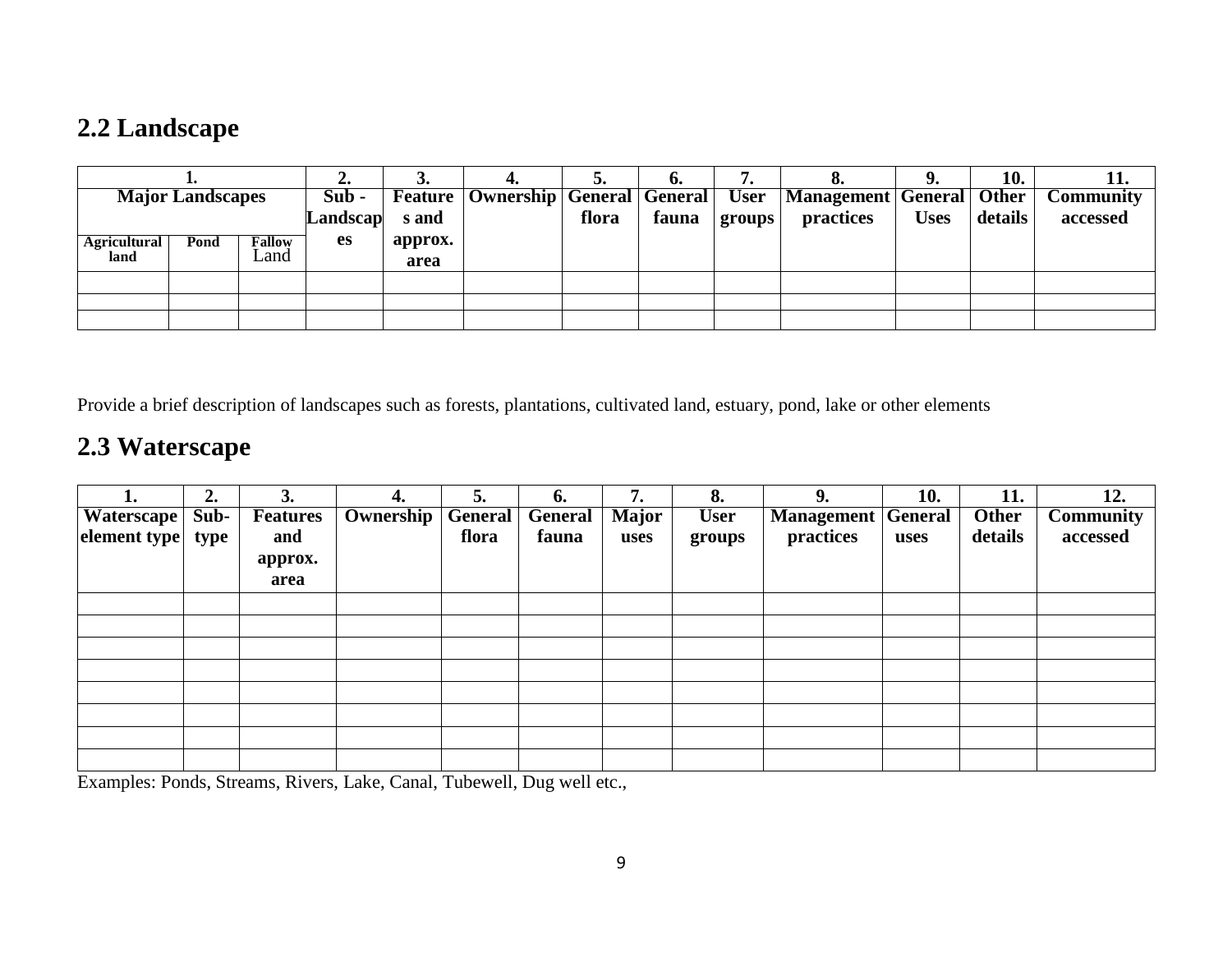# **2.4 Soil type**

| ı. | 3. | 5.                                                                                                                      | n. |  |
|----|----|-------------------------------------------------------------------------------------------------------------------------|----|--|
|    |    | Soil Type   Color & Texture   Features   Soil management   Plants / crop suitable   Flora and fauna   Other information |    |  |
|    |    |                                                                                                                         |    |  |
|    |    |                                                                                                                         |    |  |
|    |    |                                                                                                                         |    |  |
|    |    |                                                                                                                         |    |  |
|    |    |                                                                                                                         |    |  |
|    |    |                                                                                                                         |    |  |
|    |    |                                                                                                                         |    |  |
|    |    |                                                                                                                         |    |  |
|    |    |                                                                                                                         |    |  |
|    |    |                                                                                                                         |    |  |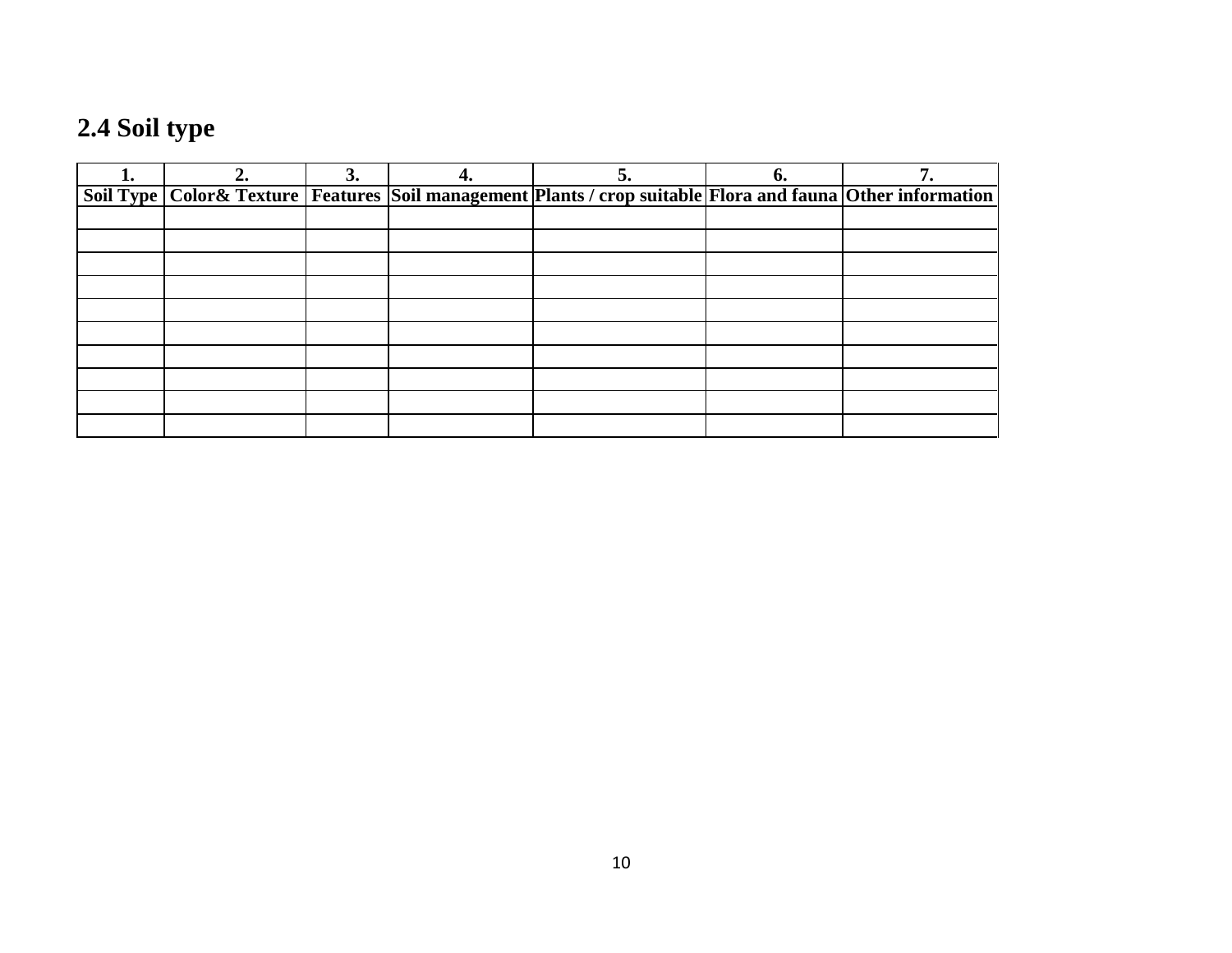# 3. **FOREST BIODIVERSITY**

# **3.1 Wild Flora**

# **3.1.1 Trees**

| 1.          | ኅ                 | 3            |                             | 5    |                | h                   | −         | 8            | 9                       |
|-------------|-------------------|--------------|-----------------------------|------|----------------|---------------------|-----------|--------------|-------------------------|
| Local       | <b>Scientific</b> | <b>Habit</b> | <b>Habitat Local status</b> |      |                | <b>Commercial</b> / | Part      | <b>Other</b> | <b>Community</b>        |
| <b>Name</b> | <b>Name</b>       |              |                             | Past | <b>Present</b> | own use             | collected | details      | <b>Knowledge Holder</b> |
|             |                   |              |                             |      |                |                     |           |              |                         |
|             |                   |              |                             |      |                |                     |           |              |                         |
|             |                   |              |                             |      |                |                     |           |              |                         |
|             |                   |              |                             |      |                |                     |           |              |                         |
|             |                   |              |                             |      |                |                     |           |              |                         |
|             |                   |              |                             |      |                |                     |           |              |                         |
|             |                   |              |                             |      |                |                     |           |              |                         |
|             |                   |              |                             |      |                |                     |           |              |                         |
|             |                   |              |                             |      |                |                     |           |              |                         |
|             |                   |              |                             |      |                |                     |           |              |                         |

## **3.1.2 Shrubs**

| ı.          |                   | 3 |                                     |      |                |                     |           | O            |                         |
|-------------|-------------------|---|-------------------------------------|------|----------------|---------------------|-----------|--------------|-------------------------|
| Local       | <b>Scientific</b> |   | <b>Habit   Habitat Local status</b> |      |                | <b>Commercial</b> / | Part      | <b>Other</b> | <b>Community</b>        |
| <b>Name</b> | <b>Name</b>       |   |                                     | Past | <b>Present</b> | own use             | collected | details      | <b>Knowledge Holder</b> |
|             |                   |   |                                     |      |                |                     |           |              |                         |
|             |                   |   |                                     |      |                |                     |           |              |                         |
|             |                   |   |                                     |      |                |                     |           |              |                         |
|             |                   |   |                                     |      |                |                     |           |              |                         |
|             |                   |   |                                     |      |                |                     |           |              |                         |
|             |                   |   |                                     |      |                |                     |           |              |                         |
|             |                   |   |                                     |      |                |                     |           |              |                         |
|             |                   |   |                                     |      |                |                     |           |              |                         |
|             |                   |   |                                     |      |                |                     |           |              |                         |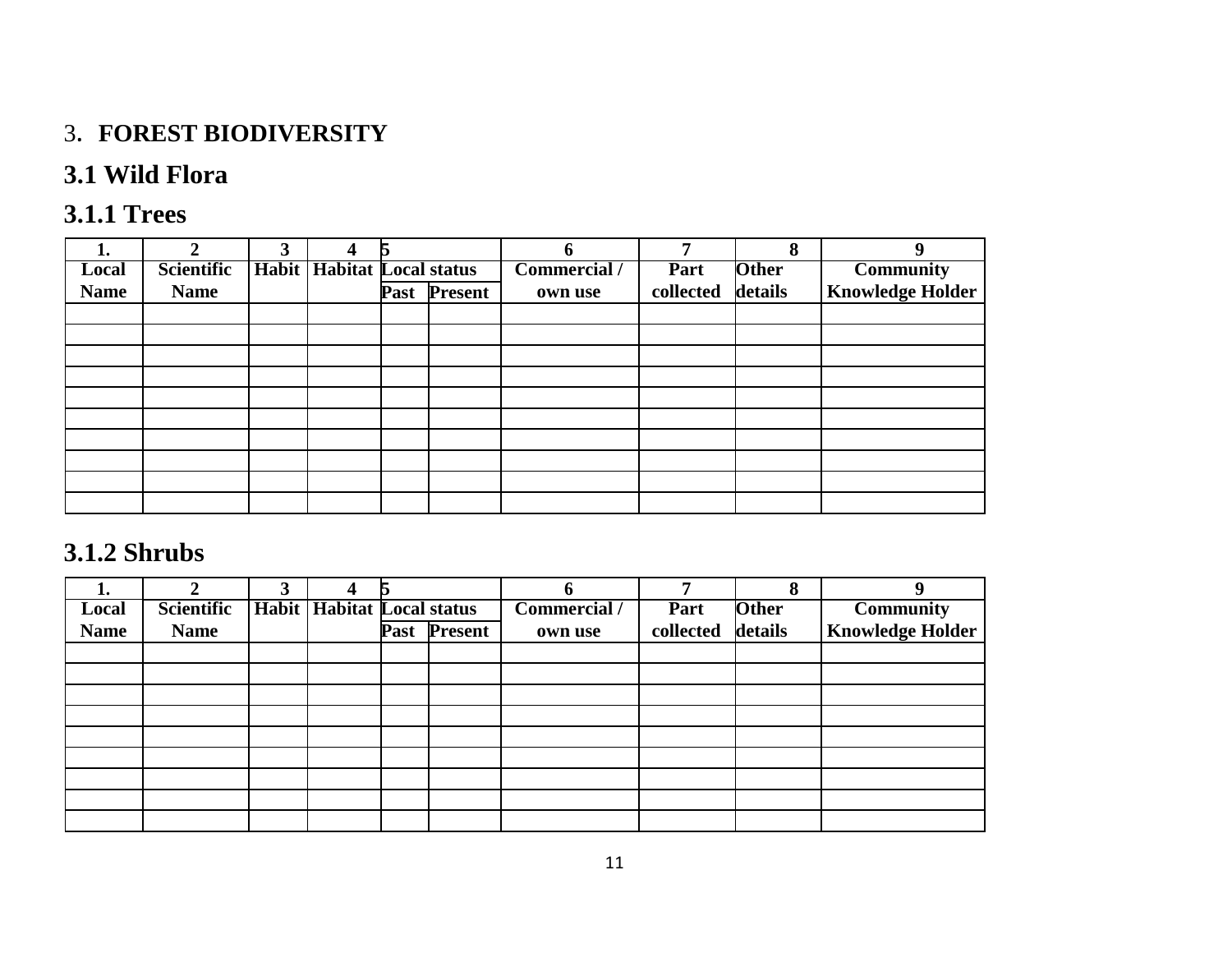# **3.1.3 Herbs**

| ı.          | ◠                 | 3            | 4              |                     |                | n                   |           | 8            | q                       |
|-------------|-------------------|--------------|----------------|---------------------|----------------|---------------------|-----------|--------------|-------------------------|
| Local       | <b>Scientific</b> | <b>Habit</b> | <b>Habitat</b> | <b>Local status</b> |                | <b>Commercial</b> / | Part      | <b>Other</b> | <b>Community</b>        |
| <b>Name</b> | <b>Name</b>       |              |                | Past                | <b>Present</b> | own use             | collected | details      | <b>Knowledge Holder</b> |
|             |                   |              |                |                     |                |                     |           |              |                         |
|             |                   |              |                |                     |                |                     |           |              |                         |
|             |                   |              |                |                     |                |                     |           |              |                         |
|             |                   |              |                |                     |                |                     |           |              |                         |
|             |                   |              |                |                     |                |                     |           |              |                         |
|             |                   |              |                |                     |                |                     |           |              |                         |
|             |                   |              |                |                     |                |                     |           |              |                         |
|             |                   |              |                |                     |                |                     |           |              |                         |
|             |                   |              |                |                     |                |                     |           |              |                         |
|             |                   |              |                |                     |                |                     |           |              |                         |

# **3.1.4 Tubers**

| ı.          | ↑           | 3     | 4                           |      |                | D                   |           | 8            | q                       |
|-------------|-------------|-------|-----------------------------|------|----------------|---------------------|-----------|--------------|-------------------------|
| Local       | Scientific  | Habit | <b>Habitat Local status</b> |      |                | <b>Commercial</b> / | Part      | <b>Other</b> | <b>Community</b>        |
| <b>Name</b> | <b>Name</b> |       |                             | Past | <b>Present</b> | own use             | collected | details      | <b>Knowledge Holder</b> |
|             |             |       |                             |      |                |                     |           |              |                         |
|             |             |       |                             |      |                |                     |           |              |                         |
|             |             |       |                             |      |                |                     |           |              |                         |
|             |             |       |                             |      |                |                     |           |              |                         |
|             |             |       |                             |      |                |                     |           |              |                         |
|             |             |       |                             |      |                |                     |           |              |                         |
|             |             |       |                             |      |                |                     |           |              |                         |
|             |             |       |                             |      |                |                     |           |              |                         |
|             |             |       |                             |      |                |                     |           |              |                         |
|             |             |       |                             |      |                |                     |           |              |                         |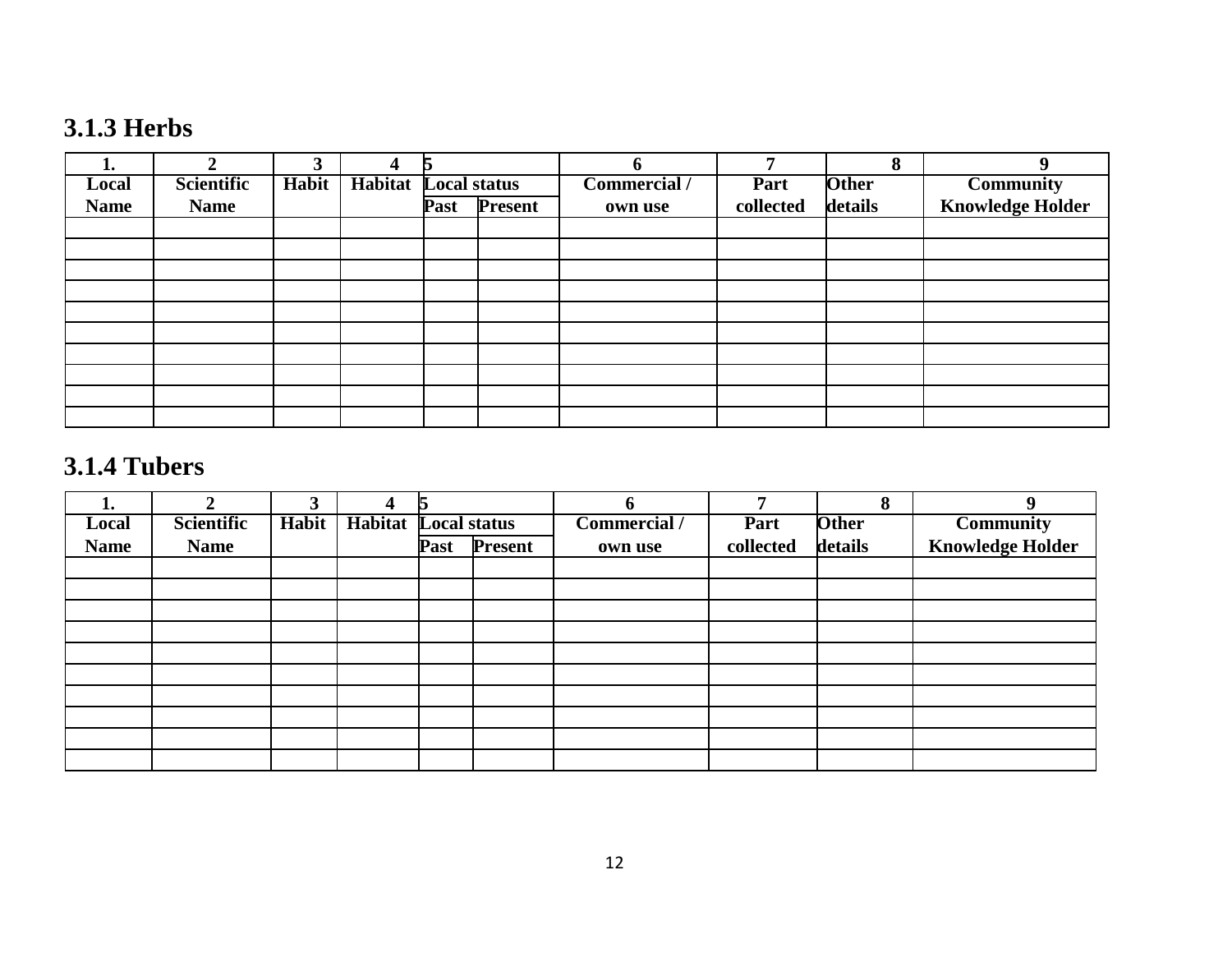# **3.1.5. Grasses**

| ı.          | ◠           | 3     |                | 15                  |                |              | ┍         | O            | 9                       |
|-------------|-------------|-------|----------------|---------------------|----------------|--------------|-----------|--------------|-------------------------|
| Local       | Scientific  | Habit | <b>Habitat</b> | <b>Local status</b> |                | Commercial / | Part      | <b>Other</b> | <b>Community</b>        |
| <b>Name</b> | <b>Name</b> |       |                | Past                | <b>Present</b> | own use      | collected | details      | <b>Knowledge Holder</b> |
|             |             |       |                |                     |                |              |           |              |                         |
|             |             |       |                |                     |                |              |           |              |                         |
|             |             |       |                |                     |                |              |           |              |                         |
|             |             |       |                |                     |                |              |           |              |                         |
|             |             |       |                |                     |                |              |           |              |                         |
|             |             |       |                |                     |                |              |           |              |                         |
|             |             |       |                |                     |                |              |           |              |                         |
|             |             |       |                |                     |                |              |           |              |                         |
|             |             |       |                |                     |                |              |           |              |                         |
|             |             |       |                |                     |                |              |           |              |                         |

# **3.1.6 Climbers**

| ı.          | ↑                 | 3     | 4              | r                   |         |              |           | 8            | 9                       |
|-------------|-------------------|-------|----------------|---------------------|---------|--------------|-----------|--------------|-------------------------|
| Local       | <b>Scientific</b> | Habit | <b>Habitat</b> | <b>Local status</b> |         | Commercial / | Part      | <b>Other</b> | <b>Community</b>        |
| <b>Name</b> | <b>Name</b>       |       |                | Past                | Present | own use      | collected | details      | <b>Knowledge Holder</b> |
|             |                   |       |                |                     |         |              |           |              |                         |
|             |                   |       |                |                     |         |              |           |              |                         |
|             |                   |       |                |                     |         |              |           |              |                         |
|             |                   |       |                |                     |         |              |           |              |                         |
|             |                   |       |                |                     |         |              |           |              |                         |
|             |                   |       |                |                     |         |              |           |              |                         |
|             |                   |       |                |                     |         |              |           |              |                         |
|             |                   |       |                |                     |         |              |           |              |                         |
|             |                   |       |                |                     |         |              |           |              |                         |
|             |                   |       |                |                     |         |              |           |              |                         |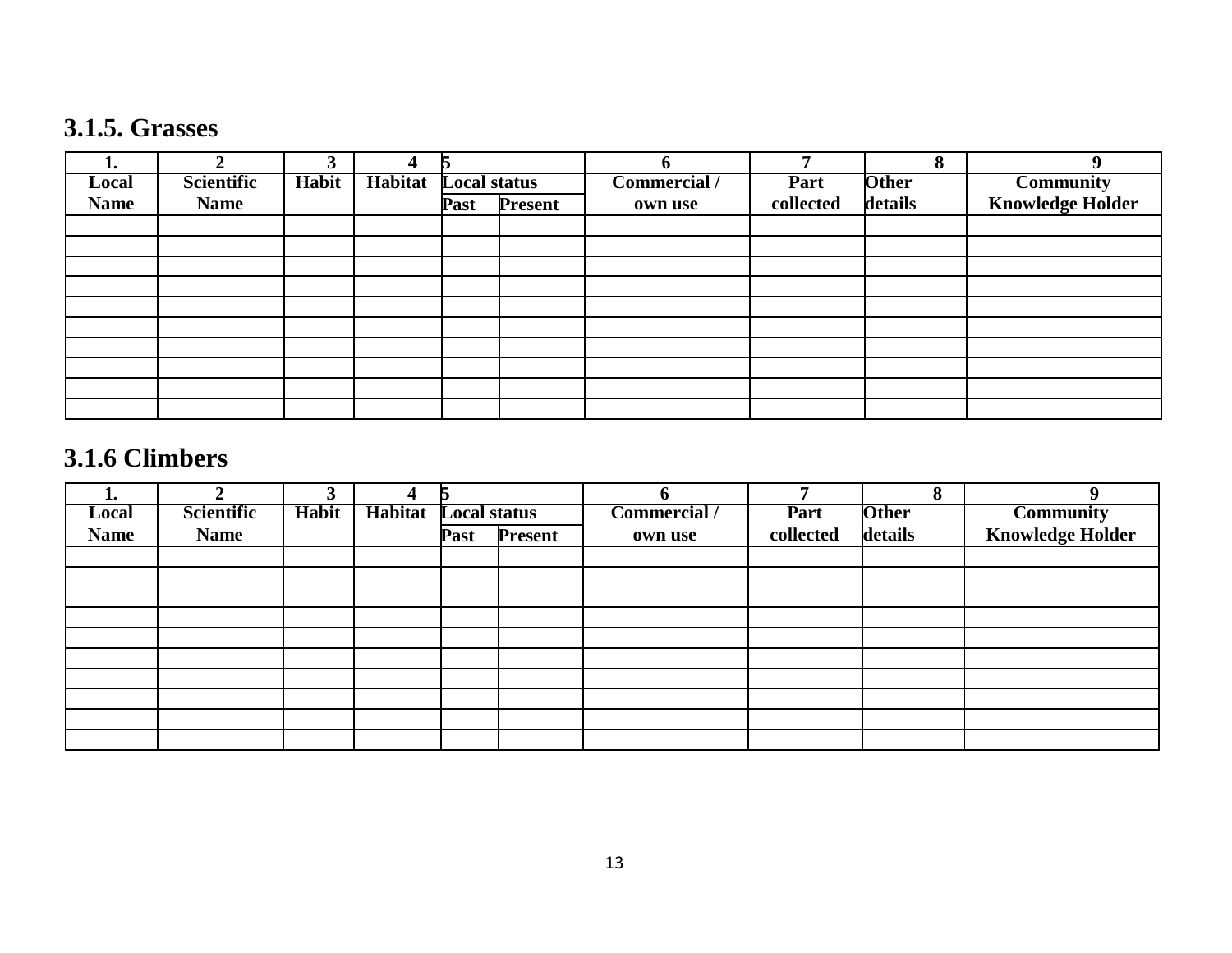# **3.1.7 Plants of Medicinal Importance**

|              | 2.          | 3.                | 4.             | 5.          | К.                  |              | 7.          | 8    |                      | 10         |
|--------------|-------------|-------------------|----------------|-------------|---------------------|--------------|-------------|------|----------------------|------------|
| Plant (Herb, | Local       | <b>Scientific</b> | <b>Variety</b> | Landscape / | <b>Local Status</b> |              | <b>Uses</b> | Part | <b>Other details</b> | Community/ |
| Shrub, Tree) | <b>Name</b> | <b>Name</b>       |                | Habitat     |                     | Past Present | (usage)     | used | market/own           | Knowledge  |
|              |             |                   |                |             |                     |              |             |      | use                  | Holder     |
|              |             |                   |                |             |                     |              |             |      |                      |            |
|              |             |                   |                |             |                     |              |             |      |                      |            |
|              |             |                   |                |             |                     |              |             |      |                      |            |
|              |             |                   |                |             |                     |              |             |      |                      |            |
|              |             |                   |                |             |                     |              |             |      |                      |            |
|              |             |                   |                |             |                     |              |             |      |                      |            |
|              |             |                   |                |             |                     |              |             |      |                      |            |
|              |             |                   |                |             |                     |              |             |      |                      |            |
|              |             |                   |                |             |                     |              |             |      |                      |            |
|              |             |                   |                |             |                     |              |             |      |                      |            |
|              |             |                   |                |             |                     |              |             |      |                      |            |

Note: Uses: Food/Veterinary Medicine/Human Medicine (Sub-divisions like for children, women etc)/Agricultural Purpose (Bio pesticide) Other details: Harvesting period /Perennial/annual/seasonal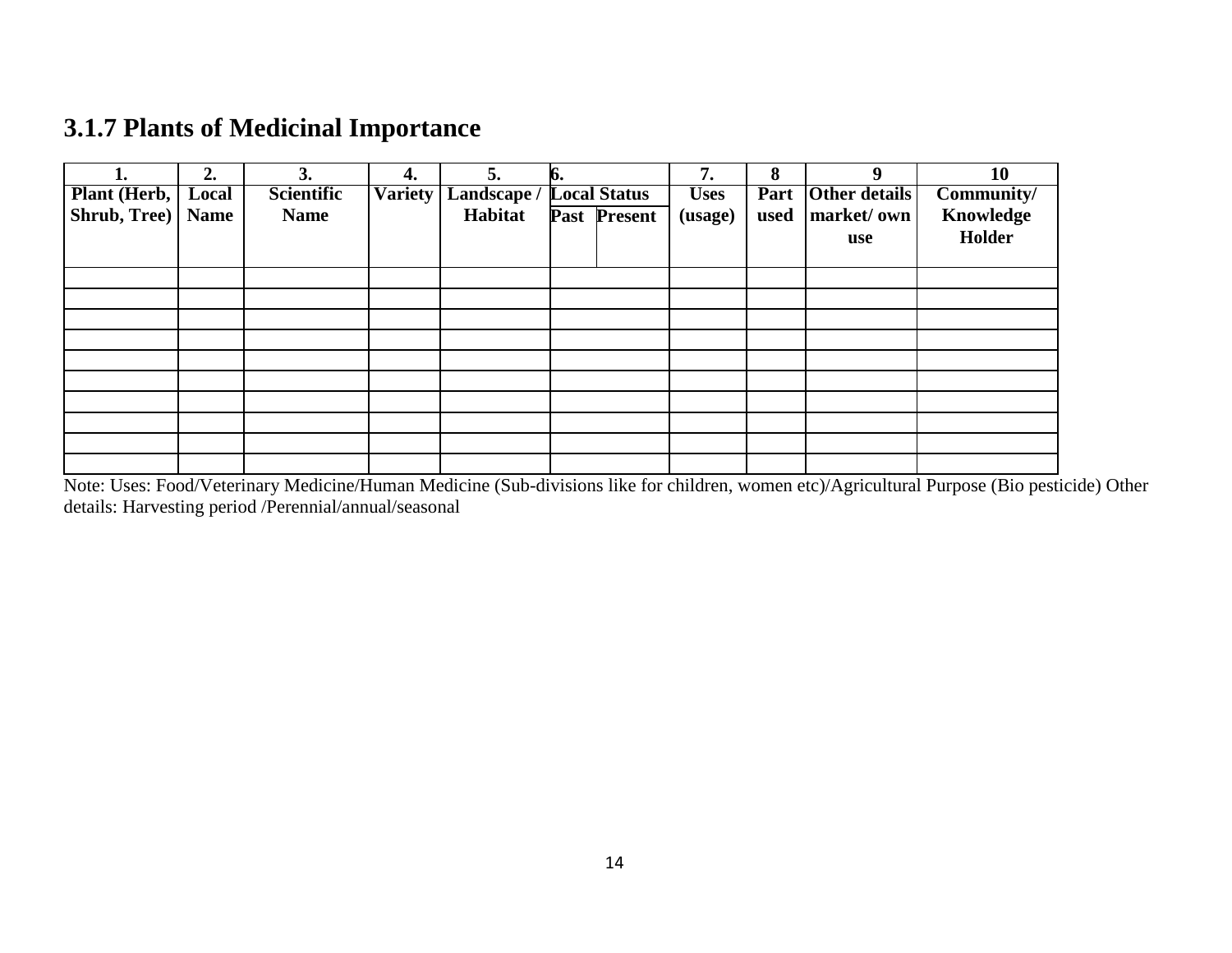# **3.1.8 Plant Species of Importance / Trade / Economics/ Health**

| ı.             | 7                 | 3.                     |                | 5.                                                    | 6.            |
|----------------|-------------------|------------------------|----------------|-------------------------------------------------------|---------------|
| <b>SR. No.</b> | <b>Local Name</b> | <b>Scientific Name</b> | <b>Variety</b> | Importance<br>(as economic, social,<br>cultural etc.) | <b>Status</b> |
|                |                   |                        |                |                                                       |               |
|                |                   |                        |                |                                                       |               |
|                |                   |                        |                |                                                       |               |
|                |                   |                        |                |                                                       |               |
|                |                   |                        |                |                                                       |               |
|                |                   |                        |                |                                                       |               |

### **3.1.9 Timber Plants**

| 1.          | 2.          | 3.      | 4.                     | 5.                | 6.      | 7.                      |
|-------------|-------------|---------|------------------------|-------------------|---------|-------------------------|
| Local       | Scientific  | Habitat | <b>Local Status</b>    | <b>Other Uses</b> | Other   | <b>Community / Know</b> |
| <b>Name</b> | <b>Name</b> |         | <b>Present</b><br>Past | If any            | details | holder                  |
|             |             |         |                        |                   |         |                         |
|             |             |         |                        |                   |         |                         |
|             |             |         |                        |                   |         |                         |
|             |             |         |                        |                   |         |                         |
|             |             |         |                        |                   |         |                         |
|             |             |         |                        |                   |         |                         |
|             |             |         |                        |                   |         |                         |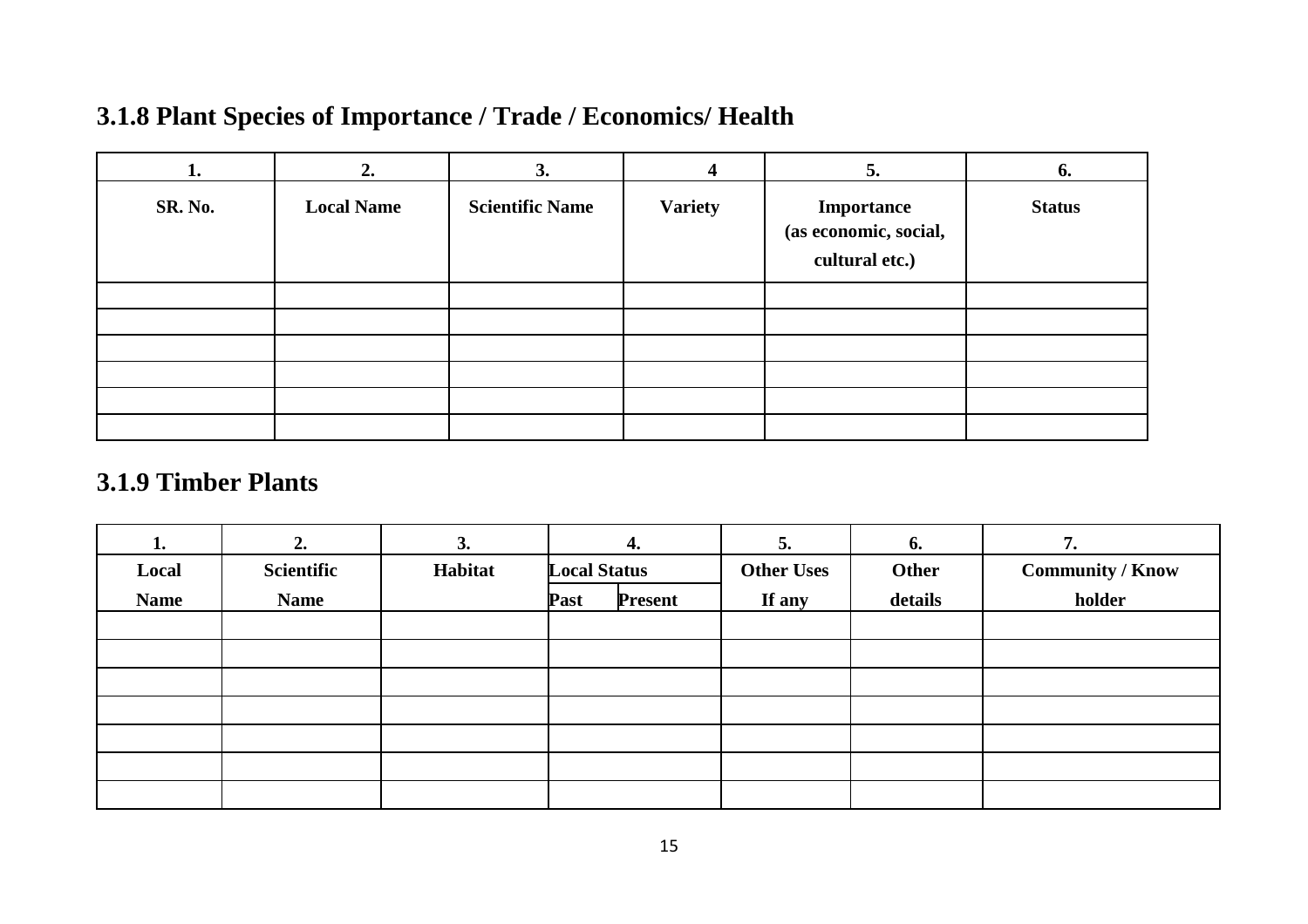# **3.2 Wild Fauna**

| 1.            | 2.          | 3.          | 4.      | 5.                 | 6.            |      | 7.                  | 8.          | 9              | 10           | 11         |
|---------------|-------------|-------------|---------|--------------------|---------------|------|---------------------|-------------|----------------|--------------|------------|
| <b>Animal</b> | Local       | Scientific  | Habitat | <b>Description</b> | <b>Season</b> |      | <b>Local Status</b> | <b>Uses</b> | <b>Mode of</b> | <b>Other</b> | Community/ |
| <b>Type</b>   | <b>Name</b> | <b>Name</b> |         |                    | when          | Past | <b>Present</b>      | (if)        | Hunting,       | details      | Knowledge  |
|               |             |             |         |                    | seen          |      |                     | any)        | collecting (if |              | Holder     |
|               |             |             |         |                    |               |      |                     |             | any)           |              |            |
|               |             |             |         |                    |               |      |                     |             |                |              |            |
|               |             |             |         |                    |               |      |                     |             |                |              |            |
|               |             |             |         |                    |               |      |                     |             |                |              |            |
|               |             |             |         |                    |               |      |                     |             |                |              |            |
|               |             |             |         |                    |               |      |                     |             |                |              |            |
|               |             |             |         |                    |               |      |                     |             |                |              |            |
|               |             |             |         |                    |               |      |                     |             |                |              |            |
|               |             |             |         |                    |               |      |                     |             |                |              |            |
|               |             |             |         |                    |               |      |                     |             |                |              |            |
|               |             |             |         |                    |               |      |                     |             |                |              |            |
|               |             |             |         |                    |               |      |                     |             |                |              |            |
|               |             |             |         |                    |               |      |                     |             |                |              |            |
|               |             |             |         |                    |               |      |                     |             |                |              |            |
|               |             |             |         |                    |               |      |                     |             |                |              |            |
|               |             |             |         |                    |               |      |                     |             |                |              |            |
|               |             |             |         |                    |               |      |                     |             |                |              |            |
|               |             |             |         |                    |               |      |                     |             |                |              |            |
|               |             |             |         |                    |               |      |                     |             |                |              |            |
|               |             |             |         |                    |               |      |                     |             |                |              |            |
|               |             |             |         |                    |               |      |                     |             |                |              |            |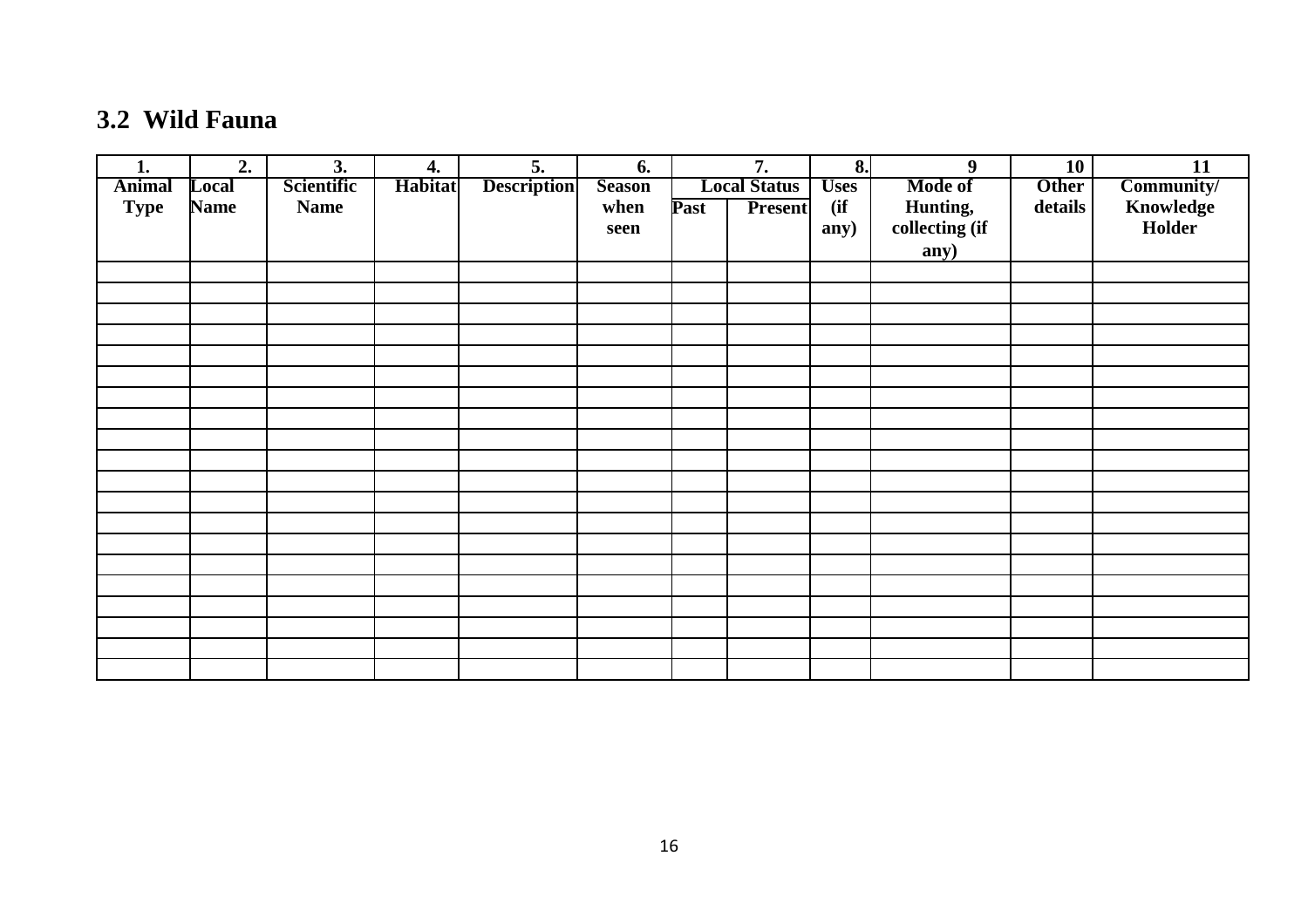# **4. AGROBIODIVERSITY**

#### **4.1 Agriculture Sector (Sample)**

| <b>Crop</b> | 2.<br><b>Scientific</b><br><b>Name</b> | 3.<br>Local<br><b>Name</b> | 4.      | 5.<br><b>Variety Landscape</b><br>/ Habitat | 6.<br>Approx.<br>area |        | 7.<br><b>Local Status</b> | 8.<br><b>Special</b><br>features                                                       | <b>Other</b><br>details                     | <b>10</b><br>Source of<br><b>Seeds/Plants</b> | Community/<br>Knowledge          |
|-------------|----------------------------------------|----------------------------|---------|---------------------------------------------|-----------------------|--------|---------------------------|----------------------------------------------------------------------------------------|---------------------------------------------|-----------------------------------------------|----------------------------------|
|             |                                        |                            |         |                                             | shown                 | Past   | <b>Present</b>            |                                                                                        |                                             |                                               | Holder                           |
| Rice        | Oryza<br>sativa                        |                            | Veliyan | Lowland<br>valleys                          |                       | Plenty | Rare                      | Tall<br>variety<br>High yield<br>Resistant<br>to drought,<br>flood, pest<br>& diseases | Suitable<br>for<br>"Valicha"<br>cultivation |                                               | Kurichiya<br>Kuruma<br>W. Chetty |
|             |                                        |                            |         |                                             |                       |        |                           |                                                                                        |                                             |                                               |                                  |

The format 1 could be used for documenting information about Millets, Cereals, Oilseeds, Commercial crops, Tuber crops, Vegetables, Legumes, Aromatic crops etc. The column No. 9 'other details' vary with the nature of crops. For measuring local status, there need to identify a particular year – significant changes in ecology occurred – and compare the status as past and present (past = before the particular incident). We have to list out all possible features of a crop/plant and give short forms of the same. If relevant, cultivation practices, propagation techniques, usage etc can be included in column 8, in associated TK.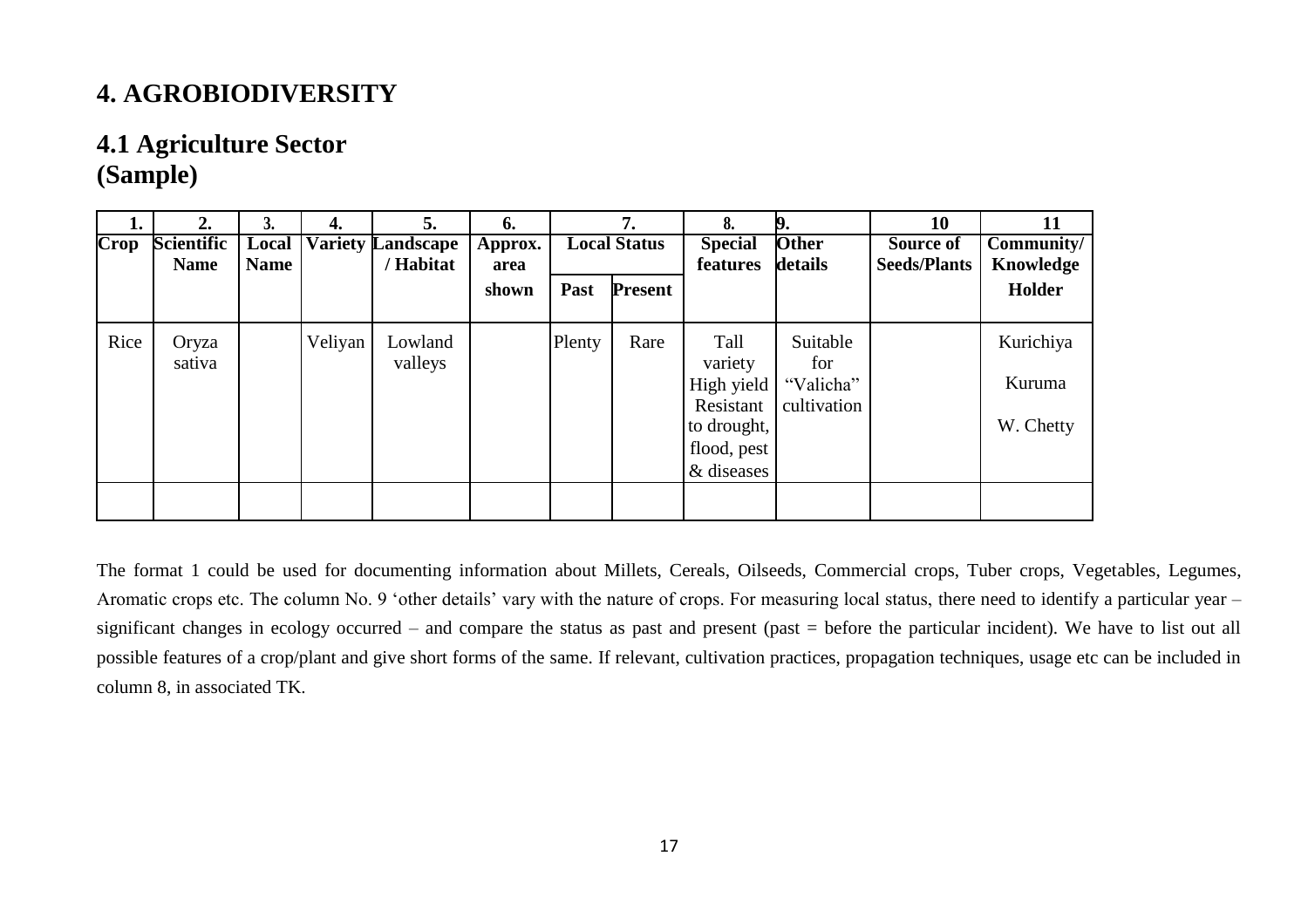# **4.1.1. Crop Plants**

# **4.1.1.1 Rabi**

|             | 2.                               | s.                   | 4. | 5.                                         | 6.              |      | 7.                  | 8.                         | ь.                      | 10                               | 11                      |
|-------------|----------------------------------|----------------------|----|--------------------------------------------|-----------------|------|---------------------|----------------------------|-------------------------|----------------------------------|-------------------------|
| <b>Crop</b> | <b>Scientific</b><br><b>Name</b> | Local<br><b>Name</b> |    | <b>Variety Landscape</b><br><b>Habitat</b> | Approx.<br>area |      | <b>Local Status</b> | <b>Special</b><br>features | <b>Other</b><br>details | Source of<br><b>Seeds/Plants</b> | Community/<br>Knowledge |
|             |                                  |                      |    |                                            | shown           | Past | <b>Present</b>      |                            |                         |                                  | Holder                  |
|             |                                  |                      |    |                                            |                 |      |                     |                            |                         |                                  |                         |
|             |                                  |                      |    |                                            |                 |      |                     |                            |                         |                                  |                         |
|             |                                  |                      |    |                                            |                 |      |                     |                            |                         |                                  |                         |
|             |                                  |                      |    |                                            |                 |      |                     |                            |                         |                                  |                         |
|             |                                  |                      |    |                                            |                 |      |                     |                            |                         |                                  |                         |
|             |                                  |                      |    |                                            |                 |      |                     |                            |                         |                                  |                         |

# **4.1.1.2 Kharif**

| T.                | 2.          | J.          | 4.             | э.               | b.      |      |                     | o.             | ы.           | 10                  | 11         |
|-------------------|-------------|-------------|----------------|------------------|---------|------|---------------------|----------------|--------------|---------------------|------------|
| $\Gamma$ $\Gamma$ | Scientific  | Local       | <b>Variety</b> | <b>Landscape</b> | Approx. |      | <b>Local Status</b> | <b>Special</b> | <b>Other</b> | Source of           | Community/ |
|                   | <b>Name</b> | <b>Name</b> |                | 'Habitat         | area    |      |                     | features       | details      | <b>Seeds/Plants</b> | Knowledge  |
|                   |             |             |                |                  | shown   | Past | <b>Present</b>      |                |              |                     | Holder     |
|                   |             |             |                |                  |         |      |                     |                |              |                     |            |
|                   |             |             |                |                  |         |      |                     |                |              |                     |            |
|                   |             |             |                |                  |         |      |                     |                |              |                     |            |
|                   |             |             |                |                  |         |      |                     |                |              |                     |            |
|                   |             |             |                |                  |         |      |                     |                |              |                     |            |
|                   |             |             |                |                  |         |      |                     |                |              |                     |            |
|                   |             |             |                |                  |         |      |                     |                |              |                     |            |
|                   |             |             |                |                  |         |      |                     |                |              |                     |            |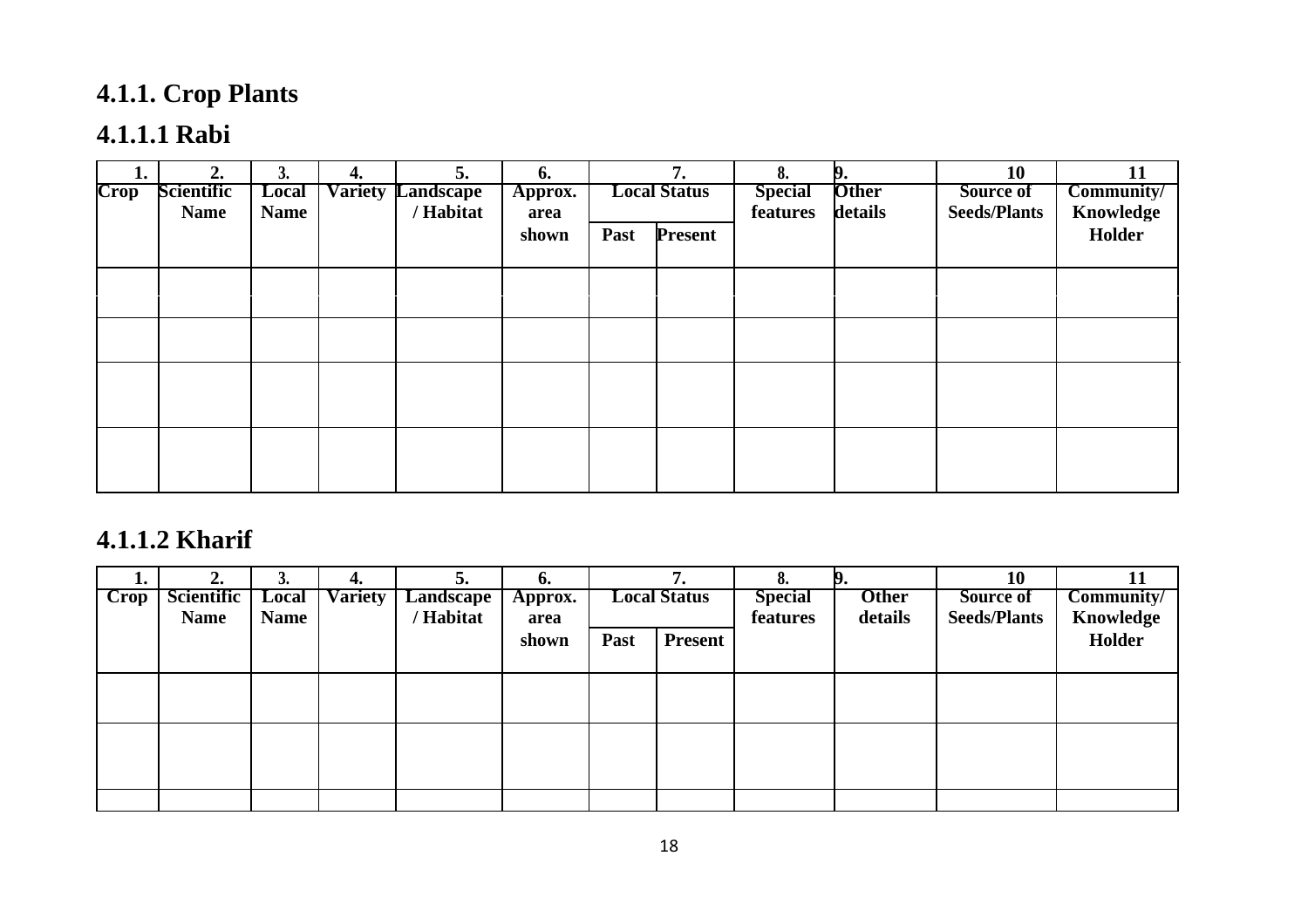**4.1.1.3. Zaid**

| ı.<br>$\overline{\text{Crop}}$ | 2.<br><b>Scientific</b> | J.<br>Local | 4. | 5.<br><b>Variety Landscape</b> | 6.<br>Approx. |      | 7.<br><b>Local Status</b> | 8.<br><b>Special</b> | <b>Other</b> | 10<br><b>Source of</b> | 11<br>Community/    |
|--------------------------------|-------------------------|-------------|----|--------------------------------|---------------|------|---------------------------|----------------------|--------------|------------------------|---------------------|
|                                | <b>Name</b>             | <b>Name</b> |    | Habitat                        | area<br>shown | Past | <b>Present</b>            | features             | details      | <b>Seeds/Plants</b>    | Knowledge<br>Holder |
|                                |                         |             |    |                                |               |      |                           |                      |              |                        |                     |
|                                |                         |             |    |                                |               |      |                           |                      |              |                        |                     |
|                                |                         |             |    |                                |               |      |                           |                      |              |                        |                     |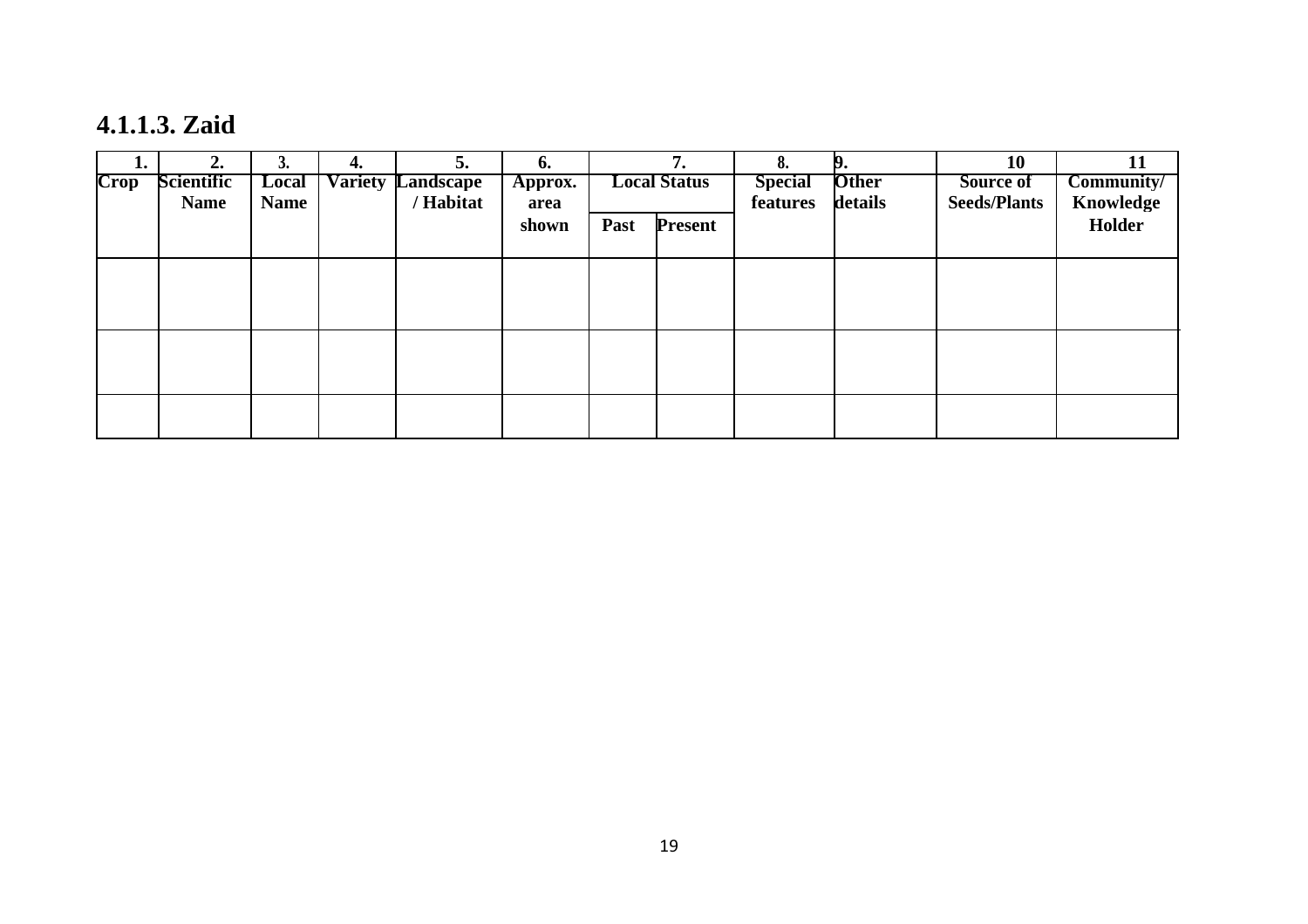# **4.1.2 Fodder Crops / Species**

# **4.1.2.1 Rabi**

| ı.           | ۷.          | 3.          | 4.          |      |                     | o.                        | 7.          | Ω            |                         |
|--------------|-------------|-------------|-------------|------|---------------------|---------------------------|-------------|--------------|-------------------------|
| <b>Plant</b> | Scientific  | Local       | Landscape / |      | <b>Local Status</b> | <b>Source of Plants /</b> | Part        | <b>Other</b> | Community /             |
|              | <b>Name</b> | <b>Name</b> | Habitat     | Past | <b>Present</b>      | <b>Seeds</b>              | <b>Used</b> | details      | <b>Knowledge holder</b> |
|              |             |             |             |      |                     |                           |             |              |                         |
|              |             |             |             |      |                     |                           |             |              |                         |
|              |             |             |             |      |                     |                           |             |              |                         |
|              |             |             |             |      |                     |                           |             |              |                         |
|              |             |             |             |      |                     |                           |             |              |                         |
|              |             |             |             |      |                     |                           |             |              |                         |
|              |             |             |             |      |                     |                           |             |              |                         |
|              |             |             |             |      |                     |                           |             |              |                         |
|              |             |             |             |      |                     |                           |             |              |                         |

### **4.1.2.2 Kharif**

| L.           | "                 | ◡           | т.         |      | ◡.                  | v.                        | . .         |              |                         |
|--------------|-------------------|-------------|------------|------|---------------------|---------------------------|-------------|--------------|-------------------------|
| <b>Plant</b> | <b>Scientific</b> | Local       | Landscape/ |      | <b>Local Status</b> | <b>Source of Plants /</b> | Part        | <b>Other</b> | Community /             |
|              | <b>Name</b>       | <b>Name</b> | Habitat    | Past | <b>Present</b>      | <b>Seeds</b>              | <b>Used</b> | details      | <b>Knowledge holder</b> |
|              |                   |             |            |      |                     |                           |             |              |                         |
|              |                   |             |            |      |                     |                           |             |              |                         |
|              |                   |             |            |      |                     |                           |             |              |                         |
|              |                   |             |            |      |                     |                           |             |              |                         |
|              |                   |             |            |      |                     |                           |             |              |                         |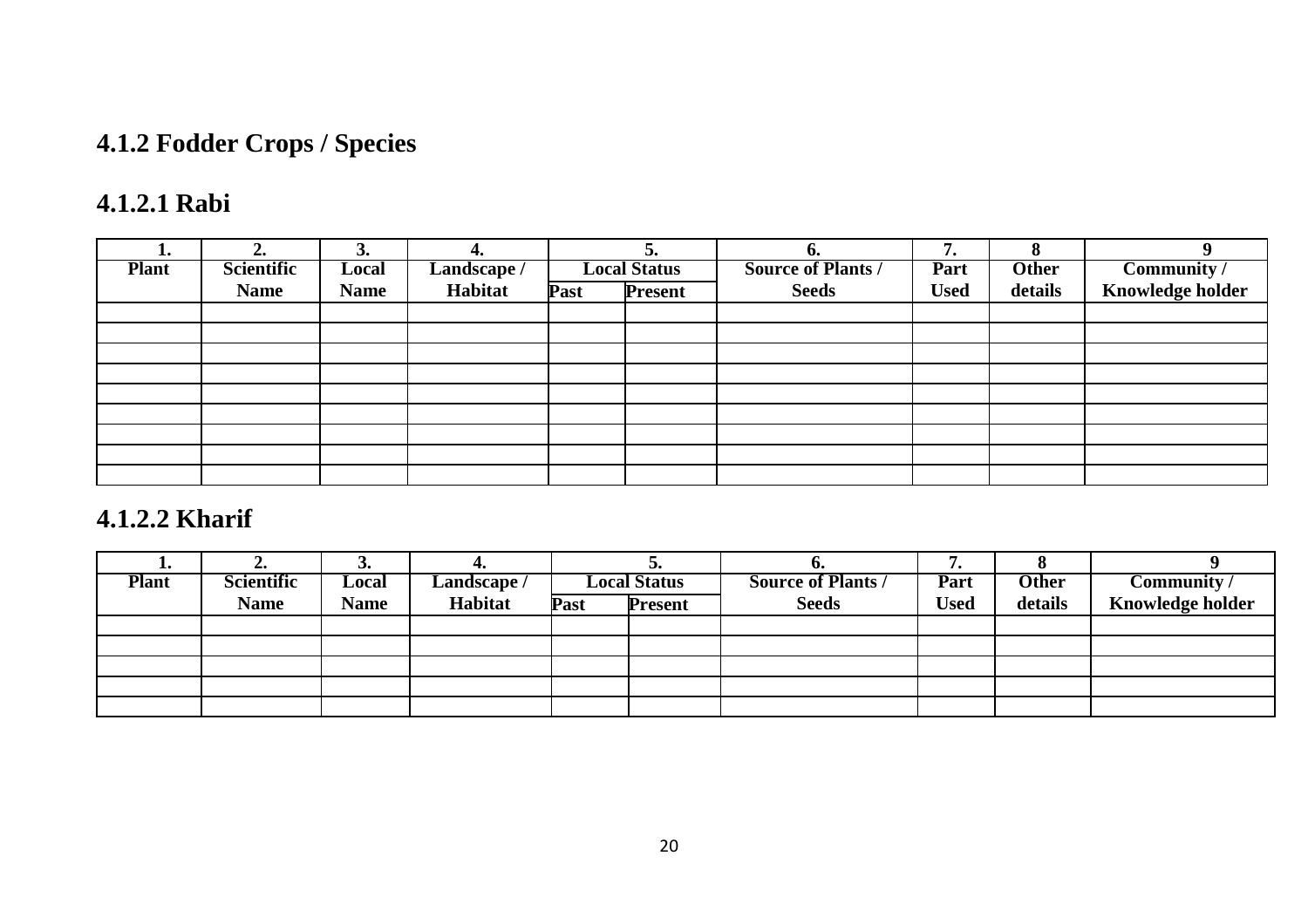### **4.1.2.3 Zaid**

| T.           | ∠.                | ◡           | т.         |      | ◡.                  | v.                        | . .         |              |                  |
|--------------|-------------------|-------------|------------|------|---------------------|---------------------------|-------------|--------------|------------------|
| <b>Plant</b> | <b>Scientific</b> | Local       | Landscape/ |      | <b>Local Status</b> | <b>Source of Plants /</b> | Part        | <b>Other</b> | Community /      |
|              | <b>Name</b>       | <b>Name</b> | Habitat    | Past | <b>Present</b>      | <b>Seeds</b>              | <b>Used</b> | details      | Knowledge holder |
|              |                   |             |            |      |                     |                           |             |              |                  |
|              |                   |             |            |      |                     |                           |             |              |                  |
|              |                   |             |            |      |                     |                           |             |              |                  |
|              |                   |             |            |      |                     |                           |             |              |                  |
|              |                   |             |            |      |                     |                           |             |              |                  |

Other details include fodder for which animal, special features, medicinal uses if any, seasons of availability, propagation methods, collecting from wild or cultivated etc

#### **4.1.3 Weeds**

| ı.           | 2.          | 3.          | 4.              | 5.     | 6.          |                     |                     | 8.          | 9.                | 10.          | 11.         |
|--------------|-------------|-------------|-----------------|--------|-------------|---------------------|---------------------|-------------|-------------------|--------------|-------------|
| <b>Plant</b> | Scientific  | Local       | <b>Affected</b> | Impact | Landscape / | <b>Local Status</b> |                     | <b>Uses</b> | <b>Management</b> | <b>Other</b> | Community / |
|              | <b>Name</b> | <b>Name</b> | Crop            |        | Habitat     |                     | <b>Past Present</b> | if any      | options           | details      | Knowledge   |
|              |             |             |                 |        |             |                     |                     |             |                   | like         | holder      |
|              |             |             |                 |        |             |                     |                     |             |                   | exotic       |             |
|              |             |             |                 |        |             |                     |                     |             |                   |              |             |
|              |             |             |                 |        |             |                     |                     |             |                   |              |             |
|              |             |             |                 |        |             |                     |                     |             |                   |              |             |
|              |             |             |                 |        |             |                     |                     |             |                   |              |             |
|              |             |             |                 |        |             |                     |                     |             |                   |              |             |
|              |             |             |                 |        |             |                     |                     |             |                   |              |             |
|              |             |             |                 |        |             |                     |                     |             |                   |              |             |
|              |             |             |                 |        |             |                     |                     |             |                   |              |             |

Other details may include how long the weeds have been suppressing/adversely affecting the crops in this locality, when it came under notice, intensity of natural multiplication etc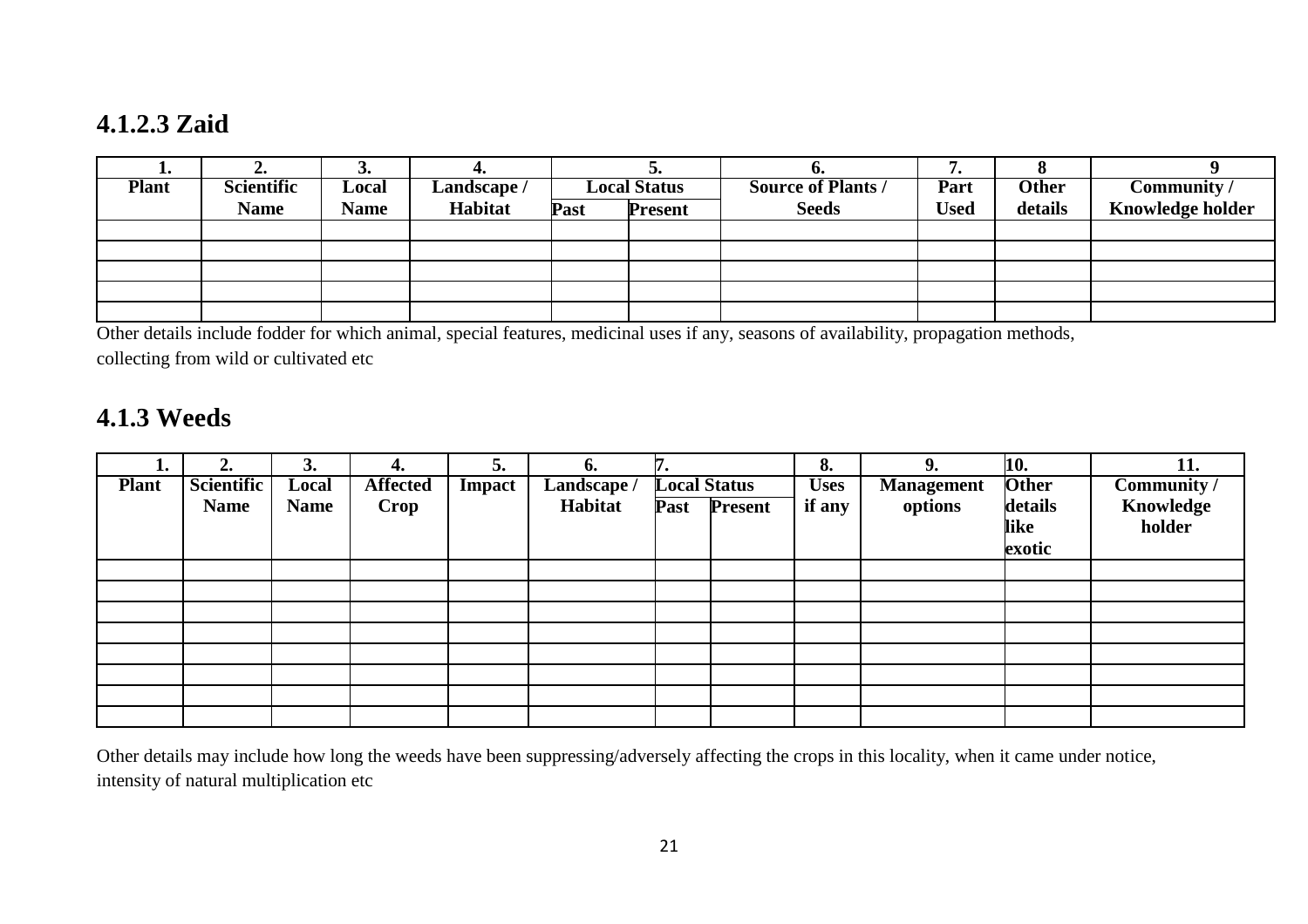# **4.1.4 Wild relatives ofCrops**

| $\overline{\phantom{a}}$ 1. | $\overline{2}$ . | $\overline{3}$ .  | 4.          | $\overline{5}$ .    | 6.          | $\overline{7}$ . | $\overline{\mathbf{8}}$ . | 9.      | $\overline{10}$ . |
|-----------------------------|------------------|-------------------|-------------|---------------------|-------------|------------------|---------------------------|---------|-------------------|
| Local                       | Scientific       | <b>Associated</b> | Landscape / | <b>Local Status</b> | <b>Uses</b> | Part             | <b>Associated</b>         | Other   | Community / Know  |
| <b>Name</b>                 | <b>Name</b>      | crop              | Habitat     | Past Present        | (usage)     | <b>Used</b>      | TK                        | details | holder            |
|                             |                  |                   |             |                     |             |                  |                           |         |                   |
|                             |                  |                   |             |                     |             |                  |                           |         |                   |
|                             |                  |                   |             |                     |             |                  |                           |         |                   |
|                             |                  |                   |             |                     |             |                  |                           |         |                   |
|                             |                  |                   |             |                     |             |                  |                           |         |                   |
|                             |                  |                   |             |                     |             |                  |                           |         |                   |
|                             |                  |                   |             |                     |             |                  |                           |         |                   |
|                             |                  |                   |             |                     |             |                  |                           |         |                   |
|                             |                  |                   |             |                     |             |                  |                           |         |                   |
|                             |                  |                   |             |                     |             |                  |                           |         |                   |
|                             |                  |                   |             |                     |             |                  |                           |         |                   |
|                             |                  |                   |             |                     |             |                  |                           |         |                   |
|                             |                  |                   |             |                     |             |                  |                           |         |                   |
|                             |                  |                   |             |                     |             |                  |                           |         |                   |
|                             |                  |                   |             |                     |             |                  |                           |         |                   |
|                             |                  |                   |             |                     |             |                  |                           |         |                   |
|                             |                  |                   |             |                     |             |                  |                           |         |                   |
|                             |                  |                   |             |                     |             |                  |                           |         |                   |
|                             |                  |                   |             |                     |             |                  |                           |         |                   |
|                             |                  |                   |             |                     |             |                  |                           |         |                   |

Note: Other details may include 'function as a substitute plant' in the absence of a particular plant.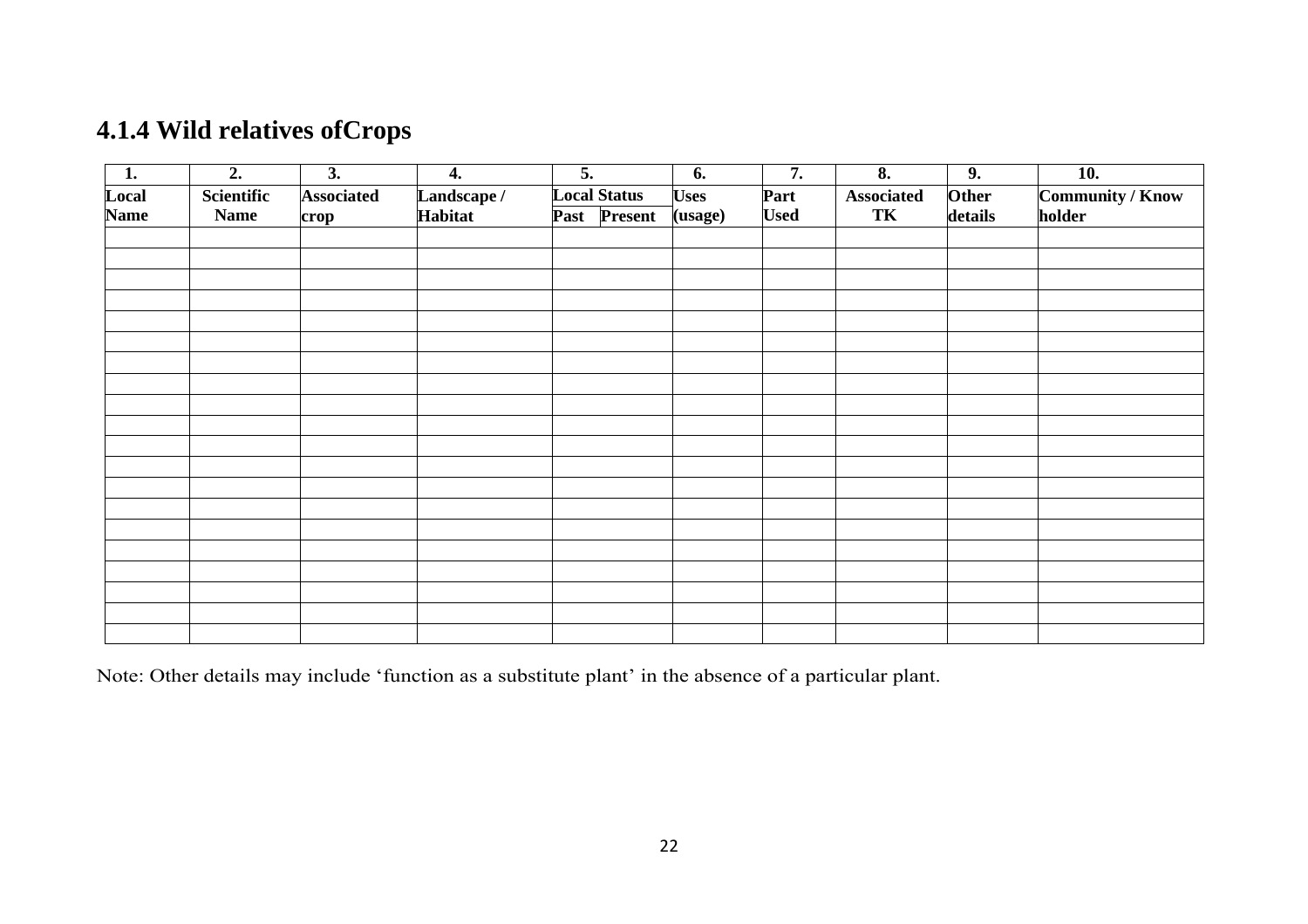# **4.1.5 Pests of Crops**

| 1.          | 2.            | 3.         | 4.    | 5.      | 6.            | 7.                | 8.           | $\boldsymbol{9}$ |
|-------------|---------------|------------|-------|---------|---------------|-------------------|--------------|------------------|
| <b>Host</b> | Insect /      | Scientific | Local | Habitat | Time / season | <b>Management</b> | <b>Other</b> | <b>Community</b> |
|             | <b>Animal</b> | name       | name  |         | of attack     | mechanism         | details      | knowledge holder |
|             |               |            |       |         |               |                   |              |                  |
|             |               |            |       |         |               |                   |              |                  |
|             |               |            |       |         |               |                   |              |                  |
|             |               |            |       |         |               |                   |              |                  |
|             |               |            |       |         |               |                   |              |                  |
|             |               |            |       |         |               |                   |              |                  |
|             |               |            |       |         |               |                   |              |                  |
|             |               |            |       |         |               |                   |              |                  |
|             |               |            |       |         |               |                   |              |                  |
|             |               |            |       |         |               |                   |              |                  |
|             |               |            |       |         |               |                   |              |                  |
|             |               |            |       |         |               |                   |              |                  |
|             |               |            |       |         |               |                   |              |                  |
|             |               |            |       |         |               |                   |              |                  |
|             |               |            |       |         |               |                   |              |                  |
|             |               |            |       |         |               |                   |              |                  |
|             |               |            |       |         |               |                   |              |                  |
|             |               |            |       |         |               |                   |              |                  |
|             |               |            |       |         |               |                   |              |                  |
|             |               |            |       |         |               |                   |              |                  |
|             |               |            |       |         |               |                   |              |                  |
|             |               |            |       |         |               |                   |              |                  |

Other details may include possible reasons for insects/animal attack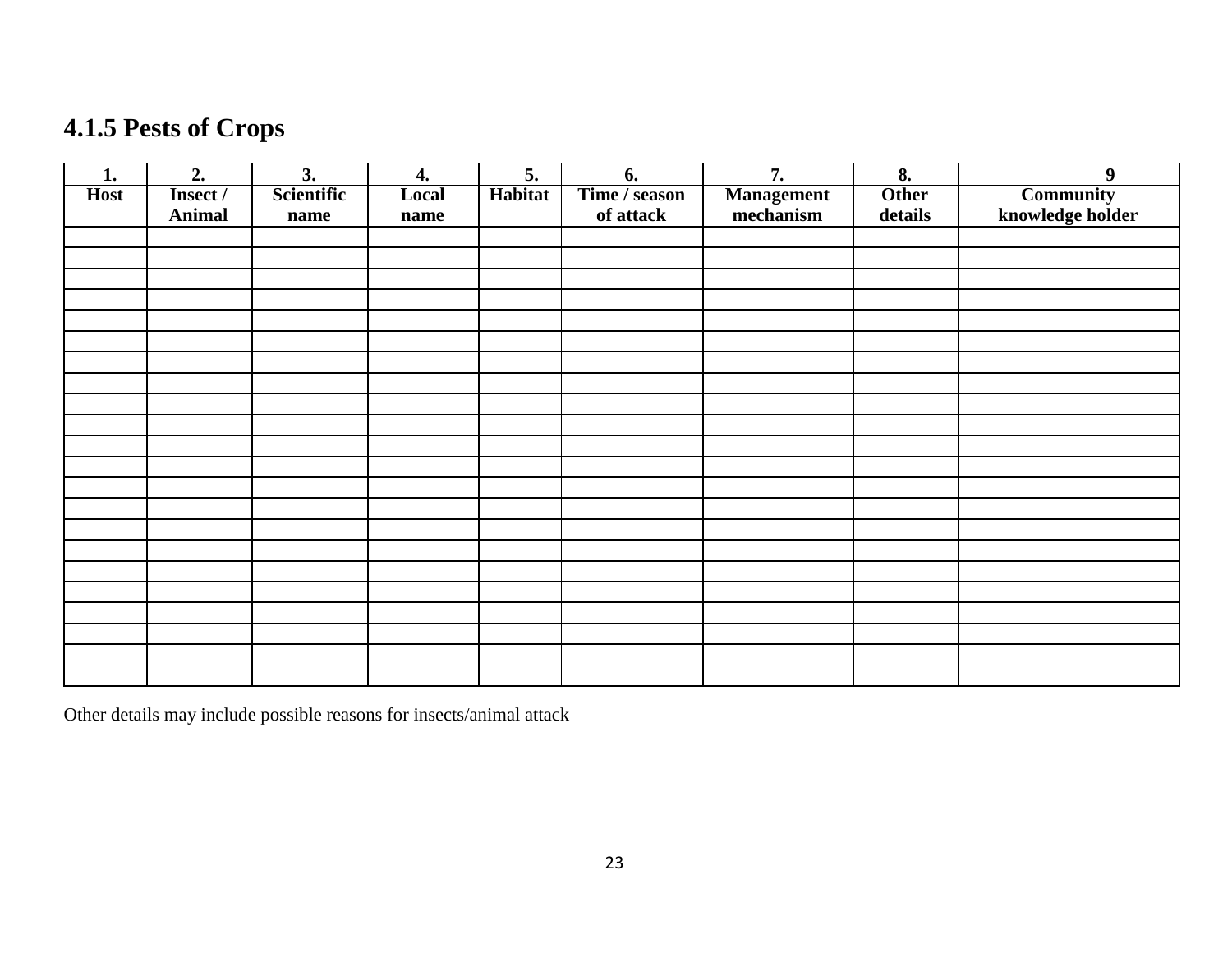# **4.2 Horticulture 4.2.1 Fruits plants**

| 1.           | 2.                        | $\overline{3.}$      | 4.             | $\overline{5}$ .       | 6.   |                                       | $\overline{7}$ .                 | $\overline{\mathbf{8}}$ .    | $\overline{9}$ . | $\overline{10}$                       | $\overline{11}$                    |
|--------------|---------------------------|----------------------|----------------|------------------------|------|---------------------------------------|----------------------------------|------------------------------|------------------|---------------------------------------|------------------------------------|
| <b>Plant</b> | Scientific<br><b>Name</b> | Local<br><b>Name</b> | <b>Variety</b> | Landscape /<br>Habitat | Past | <b>Local Status</b><br><b>Present</b> | Source of<br><b>Seeds/Plants</b> | <b>Season of</b><br>Fruiting | <b>Uses</b>      | Other<br>details<br>market/<br>ownuse | Community /<br>Knowledge<br>holder |
|              |                           |                      |                |                        |      |                                       |                                  |                              |                  |                                       |                                    |
|              |                           |                      |                |                        |      |                                       |                                  |                              |                  |                                       |                                    |
|              |                           |                      |                |                        |      |                                       |                                  |                              |                  |                                       |                                    |
|              |                           |                      |                |                        |      |                                       |                                  |                              |                  |                                       |                                    |
|              |                           |                      |                |                        |      |                                       |                                  |                              |                  |                                       |                                    |
|              |                           |                      |                |                        |      |                                       |                                  |                              |                  |                                       |                                    |
|              |                           |                      |                |                        |      |                                       |                                  |                              |                  |                                       |                                    |
|              |                           |                      |                |                        |      |                                       |                                  |                              |                  |                                       |                                    |
|              |                           |                      |                |                        |      |                                       |                                  |                              |                  |                                       |                                    |
|              |                           |                      |                |                        |      |                                       |                                  |                              |                  |                                       |                                    |
|              |                           |                      |                |                        |      |                                       |                                  |                              |                  |                                       |                                    |
|              |                           |                      |                |                        |      |                                       |                                  |                              |                  |                                       |                                    |
|              |                           |                      |                |                        |      |                                       |                                  |                              |                  |                                       |                                    |
|              |                           |                      |                |                        |      |                                       |                                  |                              |                  |                                       |                                    |
|              |                           |                      |                |                        |      |                                       |                                  |                              |                  |                                       |                                    |
|              |                           |                      |                |                        |      |                                       |                                  |                              |                  |                                       |                                    |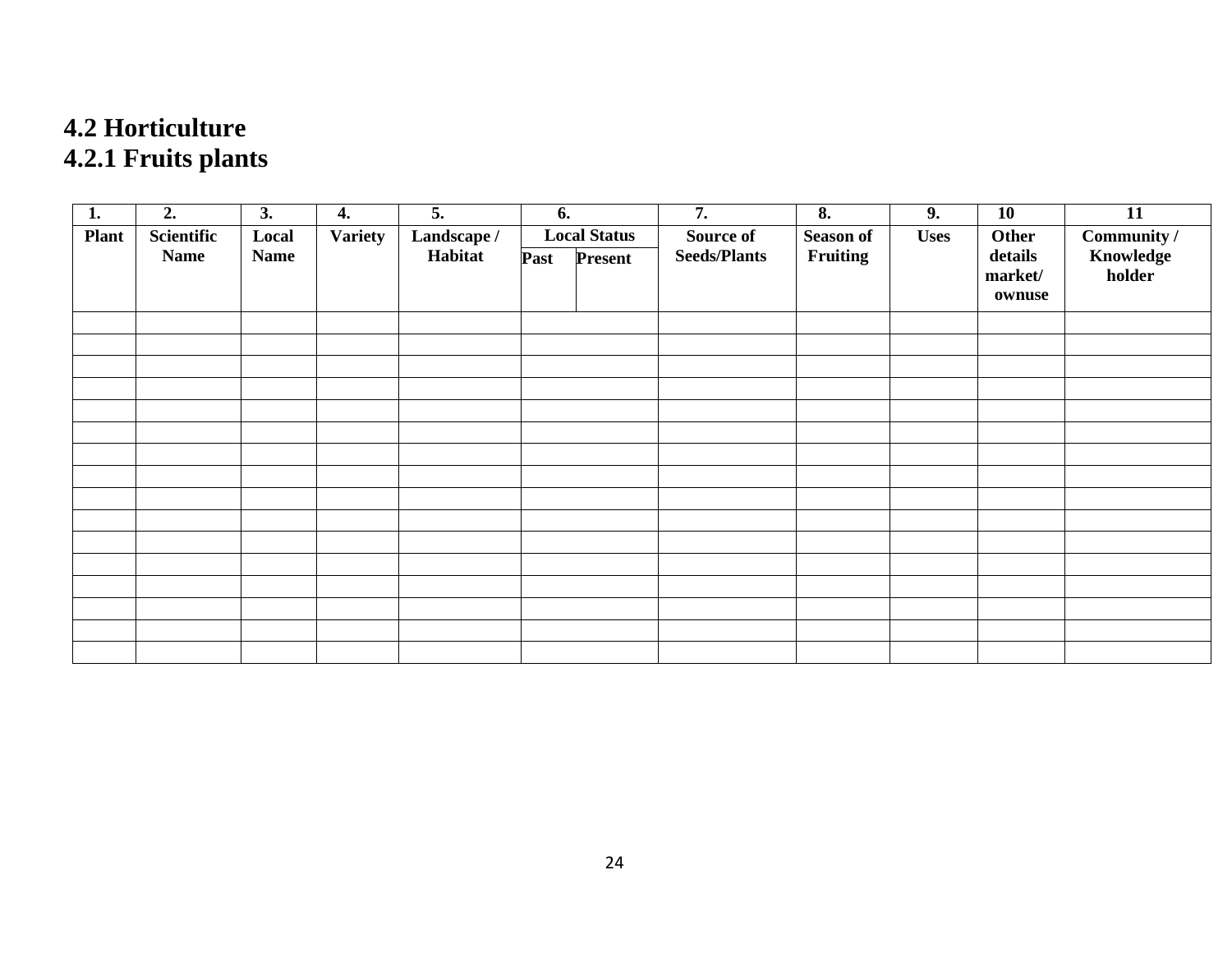# **4.2.2 Vegetable Plants**

| $\overline{1}$ . | $\overline{2}$ .  | $\overline{3}$ . | $\overline{4}$ . | $\overline{5}$ . | $\overline{6}$ .    |         | $\overline{7}$ .    | 8.          | $\overline{9}$ | $\overline{10}$         |
|------------------|-------------------|------------------|------------------|------------------|---------------------|---------|---------------------|-------------|----------------|-------------------------|
| Plant            | <b>Scientific</b> | Local            | <b>Variety</b>   | Landscape /      | <b>Local Status</b> |         | Source of           | <b>Uses</b> | Other details  | Community /             |
|                  | <b>Name</b>       | <b>Name</b>      |                  | Habitat          | Past                | Present | <b>Seeds/Plants</b> |             | market/        | <b>Knowledge holder</b> |
|                  |                   |                  |                  |                  |                     |         |                     |             | ownuse         |                         |
|                  |                   |                  |                  |                  |                     |         |                     |             |                |                         |
|                  |                   |                  |                  |                  |                     |         |                     |             |                |                         |
|                  |                   |                  |                  |                  |                     |         |                     |             |                |                         |
|                  |                   |                  |                  |                  |                     |         |                     |             |                |                         |
|                  |                   |                  |                  |                  |                     |         |                     |             |                |                         |
|                  |                   |                  |                  |                  |                     |         |                     |             |                |                         |
|                  |                   |                  |                  |                  |                     |         |                     |             |                |                         |
|                  |                   |                  |                  |                  |                     |         |                     |             |                |                         |
|                  |                   |                  |                  |                  |                     |         |                     |             |                |                         |
|                  |                   |                  |                  |                  |                     |         |                     |             |                |                         |
|                  |                   |                  |                  |                  |                     |         |                     |             |                |                         |
|                  |                   |                  |                  |                  |                     |         |                     |             |                |                         |
|                  |                   |                  |                  |                  |                     |         |                     |             |                |                         |
|                  |                   |                  |                  |                  |                     |         |                     |             |                |                         |
|                  |                   |                  |                  |                  |                     |         |                     |             |                |                         |
|                  |                   |                  |                  |                  |                     |         |                     |             |                |                         |
|                  |                   |                  |                  |                  |                     |         |                     |             |                |                         |
|                  |                   |                  |                  |                  |                     |         |                     |             |                |                         |
|                  |                   |                  |                  |                  |                     |         |                     |             |                |                         |
|                  |                   |                  |                  |                  |                     |         |                     |             |                |                         |
|                  |                   |                  |                  |                  |                     |         |                     |             |                |                         |
|                  |                   |                  |                  |                  |                     |         |                     |             |                |                         |
|                  |                   |                  |                  |                  |                     |         |                     |             |                |                         |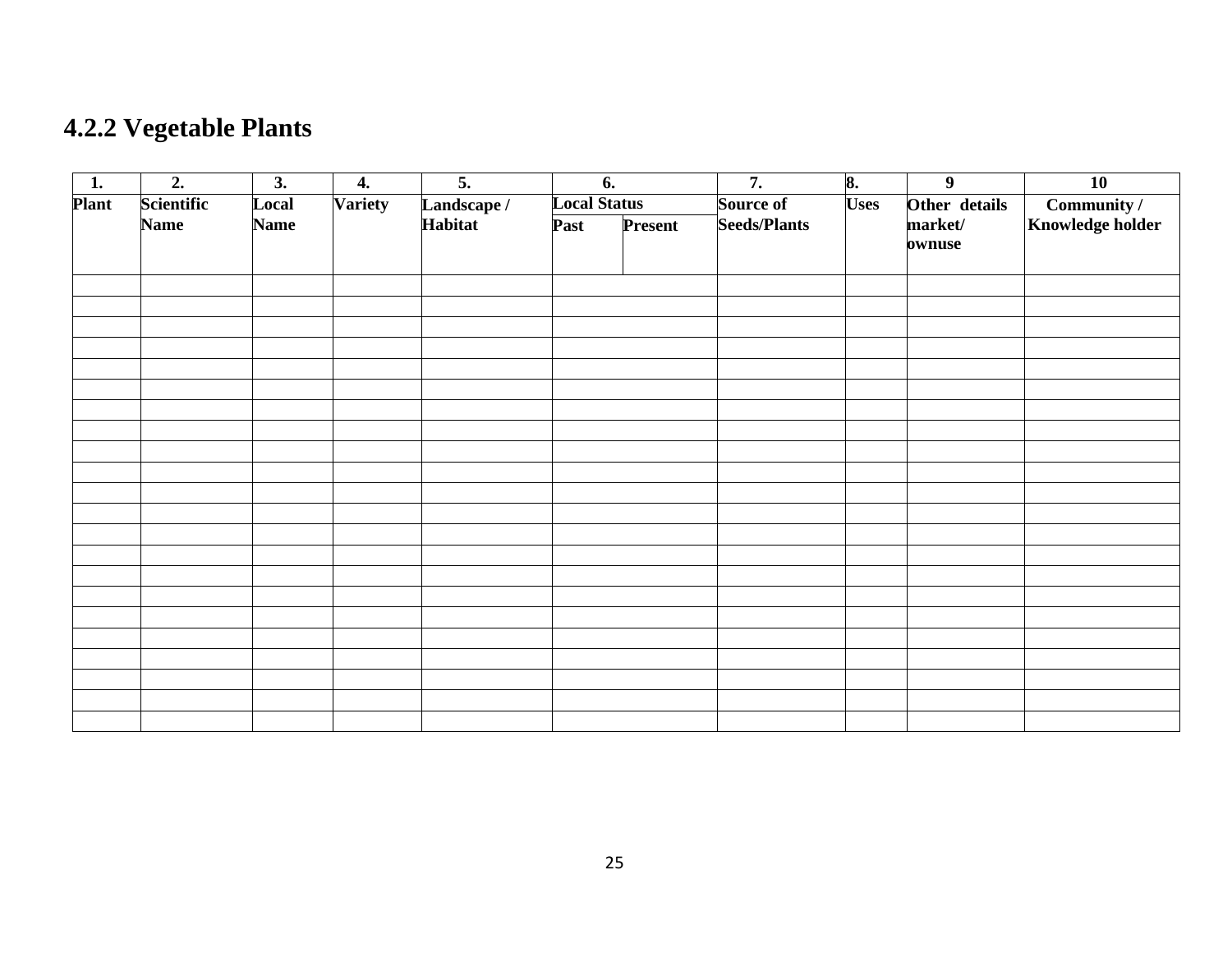### **4.2.3 Floriculture**

| ı.           | ∠.          | 3.          | 4.             | ວ.          | O.          | 7.          | 8.                   | $\mathbf{o}$        |
|--------------|-------------|-------------|----------------|-------------|-------------|-------------|----------------------|---------------------|
| <b>Plant</b> | Local       | Scientific  | <b>Variety</b> | Source of   | Commercial/ | <b>Uses</b> | <b>Other details</b> | Community/          |
| <b>Type</b>  | <b>Name</b> | <b>Name</b> |                | plant/seeds | non-        |             |                      | <b>Know.</b> holder |
|              |             |             |                |             | commercial  |             |                      |                     |
|              |             |             |                |             |             |             |                      |                     |
|              |             |             |                |             |             |             |                      |                     |
|              |             |             |                |             |             |             |                      |                     |
|              |             |             |                |             |             |             |                      |                     |
|              |             |             |                |             |             |             |                      |                     |
|              |             |             |                |             |             |             |                      |                     |
|              |             |             |                |             |             |             |                      |                     |

# **4.2.4 Ornamental Plants/ Trees/Climbers etc.**

| ı.                          | 2.                   | 3.                        | 4.             | 5.                              | 6.                                | 7.          | 8.                   | $\boldsymbol{Q}$                  |
|-----------------------------|----------------------|---------------------------|----------------|---------------------------------|-----------------------------------|-------------|----------------------|-----------------------------------|
| <b>Plant</b><br><b>Type</b> | Local<br><b>Name</b> | Scientific<br><b>Name</b> | <b>Variety</b> | <b>Source of</b><br>plant/seeds | Commercial/<br>non-<br>commercial | <b>Uses</b> | <b>Other details</b> | Community/<br><b>Know.</b> holder |
|                             |                      |                           |                |                                 |                                   |             |                      |                                   |
|                             |                      |                           |                |                                 |                                   |             |                      |                                   |
|                             |                      |                           |                |                                 |                                   |             |                      |                                   |
|                             |                      |                           |                |                                 |                                   |             |                      |                                   |
|                             |                      |                           |                |                                 |                                   |             |                      |                                   |
|                             |                      |                           |                |                                 |                                   |             |                      |                                   |
|                             |                      |                           |                |                                 |                                   |             |                      |                                   |
|                             |                      |                           |                |                                 |                                   |             |                      |                                   |
|                             |                      |                           |                |                                 |                                   |             |                      |                                   |
|                             |                      |                           |                |                                 |                                   |             |                      |                                   |
|                             |                      |                           |                |                                 |                                   |             |                      |                                   |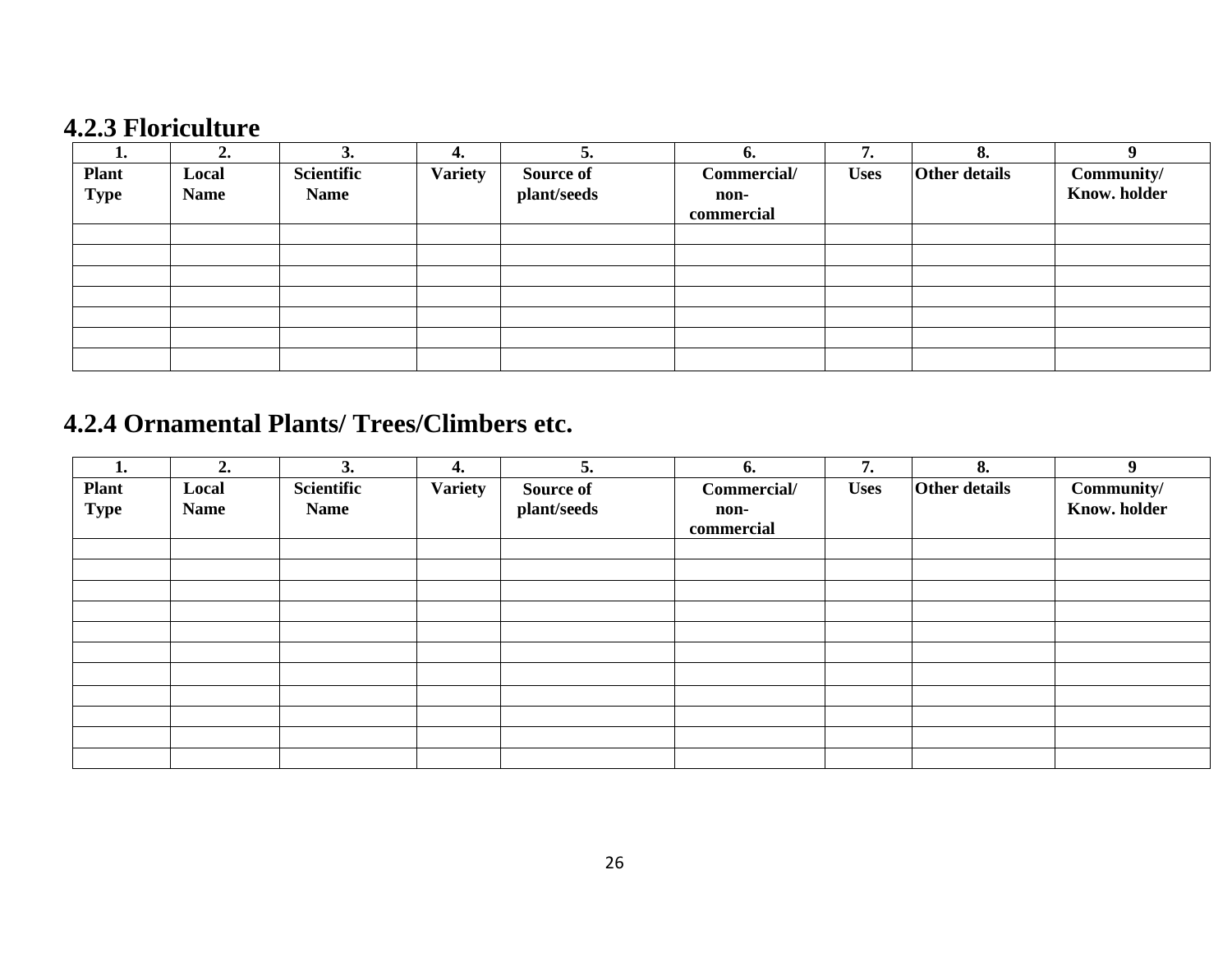### **4.3 Cultivated Medicinal Plants (Herbs, Shrubs, Trees etc.)**

| 1.           | 2.          | 3.          | 4.             | 5.         | 6.          | 7.                  |                | 8.          | 9.   | 10           | 11             |
|--------------|-------------|-------------|----------------|------------|-------------|---------------------|----------------|-------------|------|--------------|----------------|
| <b>Plant</b> | Local       | Scientific  | <b>Variety</b> | Landscape/ | Source of   | <b>Local status</b> |                | <b>Uses</b> | Part | <b>Other</b> | Community/     |
| <b>Type</b>  | <b>Name</b> | <b>Name</b> |                | Habitat    | plant/seeds | Past                | <b>Present</b> | (usage)     | used | details      | Know.          |
|              |             |             |                |            |             |                     |                |             |      | market/own   | <b>Holders</b> |
|              |             |             |                |            |             |                     |                |             |      | use          |                |
|              |             |             |                |            |             |                     |                |             |      |              |                |
|              |             |             |                |            |             |                     |                |             |      |              |                |
|              |             |             |                |            |             |                     |                |             |      |              |                |
|              |             |             |                |            |             |                     |                |             |      |              |                |
|              |             |             |                |            |             |                     |                |             |      |              |                |
|              |             |             |                |            |             |                     |                |             |      |              |                |
|              |             |             |                |            |             |                     |                |             |      |              |                |
|              |             |             |                |            |             |                     |                |             |      |              |                |
|              |             |             |                |            |             |                     |                |             |      |              |                |
|              |             |             |                |            |             |                     |                |             |      |              |                |
|              |             |             |                |            |             |                     |                |             |      |              |                |
|              |             |             |                |            |             |                     |                |             |      |              |                |
|              |             |             |                |            |             |                     |                |             |      |              |                |
|              |             |             |                |            |             |                     |                |             |      |              |                |
|              |             |             |                |            |             |                     |                |             |      |              |                |

Note: Uses: Food/ Veterinary Medicine, / Human Medicine (Sub-divisions like for children, women etc),/ Agricultural Purpose (Biopesticide) Other details: Propagation methods, / Harvesting period,/ Cultivated or collected from wild or both,/ Perennial/annual/seasonal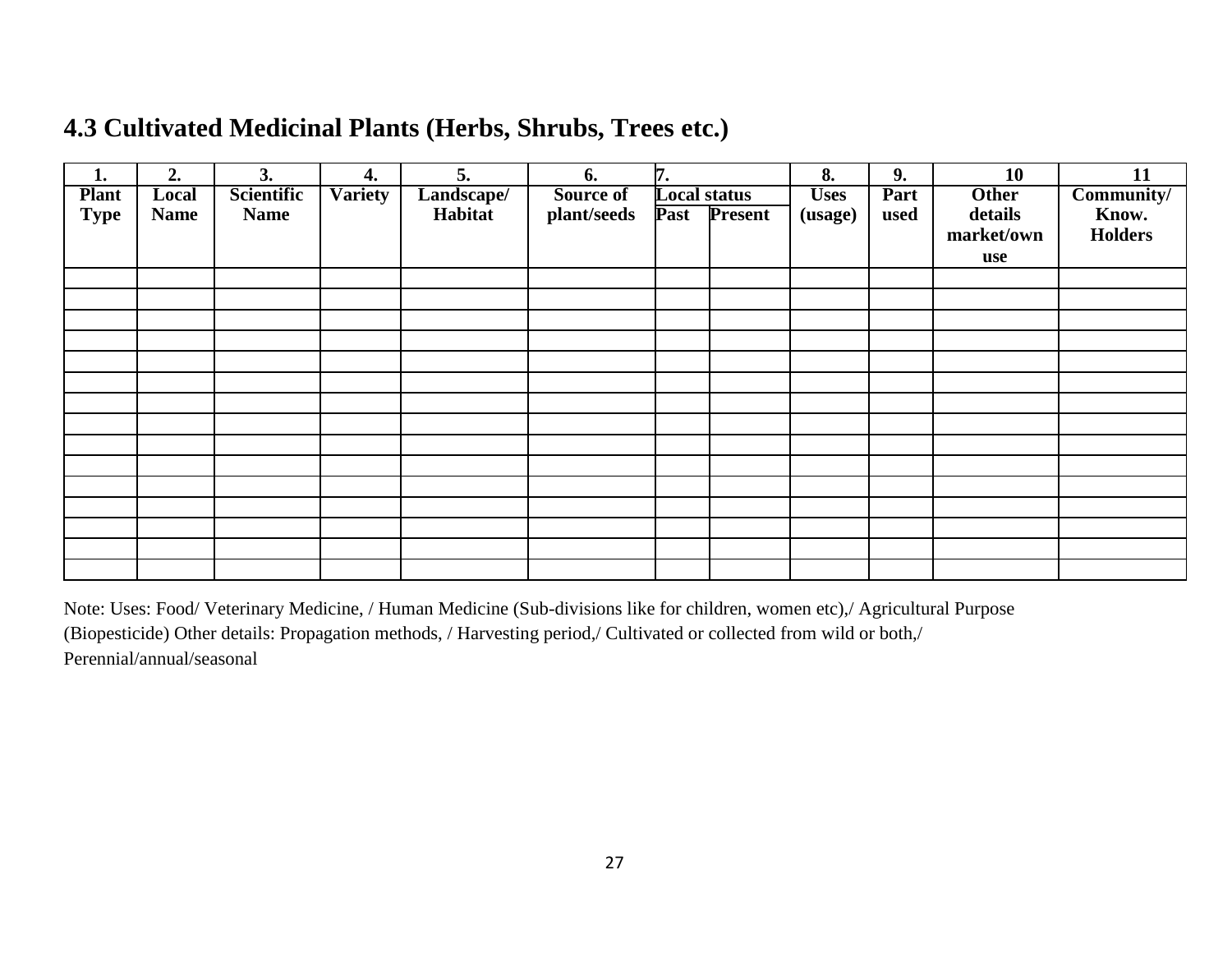# **4.4 Cultivated Timber Plants / Trees**

| 1.                          | 2.                   | 3.                               | 4.                          | $\overline{5}$ . |              | 6.                   | 7.                   | 8.                      | 9.                        |
|-----------------------------|----------------------|----------------------------------|-----------------------------|------------------|--------------|----------------------|----------------------|-------------------------|---------------------------|
| <b>Plant</b><br><b>Type</b> | Local<br><b>Name</b> | <b>Scientific</b><br><b>Name</b> | <b>Habitat</b> Local status |                  | Past Present | Wild/home-<br>garden | <b>Other</b><br>uses | <b>Other</b><br>details | Community/Know.<br>holder |
|                             |                      |                                  |                             |                  |              |                      | (multi)              |                         |                           |
|                             |                      |                                  |                             |                  |              |                      |                      |                         |                           |
|                             |                      |                                  |                             |                  |              |                      |                      |                         |                           |
|                             |                      |                                  |                             |                  |              |                      |                      |                         |                           |
|                             |                      |                                  |                             |                  |              |                      |                      |                         |                           |
|                             |                      |                                  |                             |                  |              |                      |                      |                         |                           |
|                             |                      |                                  |                             |                  |              |                      |                      |                         |                           |
|                             |                      |                                  |                             |                  |              |                      |                      |                         |                           |
|                             |                      |                                  |                             |                  |              |                      |                      |                         |                           |
|                             |                      |                                  |                             |                  |              |                      |                      |                         |                           |
|                             |                      |                                  |                             |                  |              |                      |                      |                         |                           |
|                             |                      |                                  |                             |                  |              |                      |                      |                         |                           |
|                             |                      |                                  |                             |                  |              |                      |                      |                         |                           |
|                             |                      |                                  |                             |                  |              |                      |                      |                         |                           |
|                             |                      |                                  |                             |                  |              |                      |                      |                         |                           |
|                             |                      |                                  |                             |                  |              |                      |                      |                         |                           |
|                             |                      |                                  |                             |                  |              |                      |                      |                         |                           |
|                             |                      |                                  |                             |                  |              |                      |                      |                         |                           |
|                             |                      |                                  |                             |                  |              |                      |                      |                         |                           |
|                             |                      |                                  |                             |                  |              |                      |                      |                         |                           |
|                             |                      |                                  |                             |                  |              |                      |                      |                         |                           |
|                             |                      |                                  |                             |                  |              |                      |                      |                         |                           |
|                             |                      |                                  |                             |                  |              |                      |                      |                         |                           |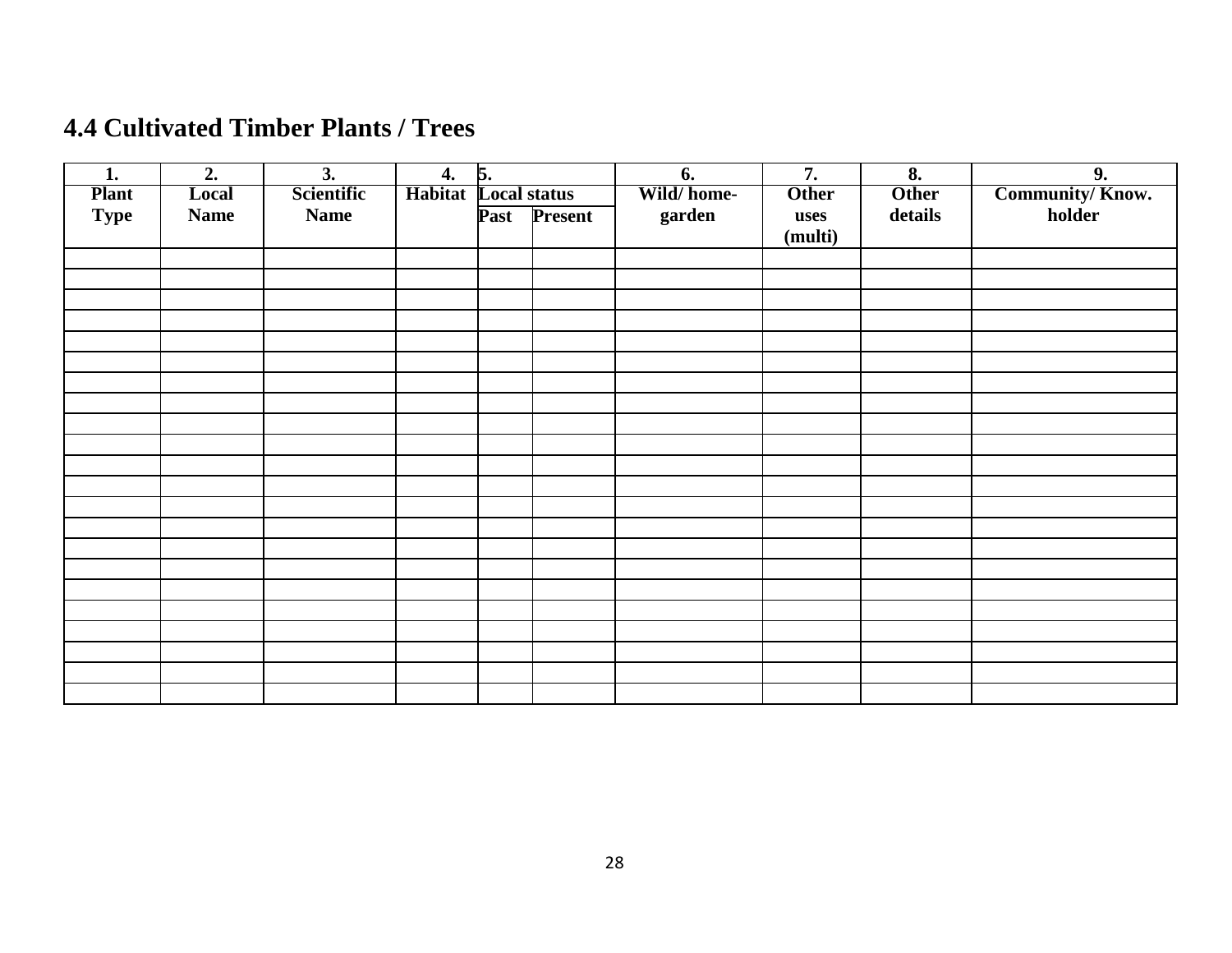# **4.5 Animal Husbandry**

# **4.5.1 DomesticatedAnimals (cattle, buffalo, sheep, goat)**

| 1.                           | $\overline{2}$ .     | $\overline{3}$ .          | 4.                      | $\overline{5}$ . | 6.                   | 7.              |         | 8.          | $\overline{9}$ .             | $\overline{10}$ .                 | $\overline{11}$ .         |
|------------------------------|----------------------|---------------------------|-------------------------|------------------|----------------------|-----------------|---------|-------------|------------------------------|-----------------------------------|---------------------------|
| <b>Animal</b><br><b>Type</b> | Local<br><b>Name</b> | Scientific<br><b>Name</b> | <b>Breed</b><br>(local/ | <b>Features</b>  | Method of<br>keeping | Local<br>status |         | <b>Uses</b> | <b>Commercial</b><br>rearing | <b>Other details</b><br>including | <b>Community</b><br>Know. |
|                              |                      |                           | hybrid)                 |                  |                      | Past            | Present |             |                              | products and<br>services          | <b>Holders</b>            |
|                              |                      |                           |                         |                  |                      |                 |         |             |                              |                                   |                           |
|                              |                      |                           |                         |                  |                      |                 |         |             |                              |                                   |                           |
|                              |                      |                           |                         |                  |                      |                 |         |             |                              |                                   |                           |
|                              |                      |                           |                         |                  |                      |                 |         |             |                              |                                   |                           |
|                              |                      |                           |                         |                  |                      |                 |         |             |                              |                                   |                           |
|                              |                      |                           |                         |                  |                      |                 |         |             |                              |                                   |                           |
|                              |                      |                           |                         |                  |                      |                 |         |             |                              |                                   |                           |
|                              |                      |                           |                         |                  |                      |                 |         |             |                              |                                   |                           |
|                              |                      |                           |                         |                  |                      |                 |         |             |                              |                                   |                           |
|                              |                      |                           |                         |                  |                      |                 |         |             |                              |                                   |                           |
|                              |                      |                           |                         |                  |                      |                 |         |             |                              |                                   |                           |
|                              |                      |                           |                         |                  |                      |                 |         |             |                              |                                   |                           |
|                              |                      |                           |                         |                  |                      |                 |         |             |                              |                                   |                           |
|                              |                      |                           |                         |                  |                      |                 |         |             |                              |                                   |                           |
|                              |                      |                           |                         |                  |                      |                 |         |             |                              |                                   |                           |
|                              |                      |                           |                         |                  |                      |                 |         |             |                              |                                   |                           |
|                              |                      |                           |                         |                  |                      |                 |         |             |                              |                                   |                           |
|                              |                      |                           |                         |                  |                      |                 |         |             |                              |                                   |                           |
|                              |                      |                           |                         |                  |                      |                 |         |             |                              |                                   |                           |
|                              |                      |                           |                         |                  |                      |                 |         |             |                              |                                   |                           |
|                              |                      |                           |                         |                  |                      |                 |         |             |                              |                                   |                           |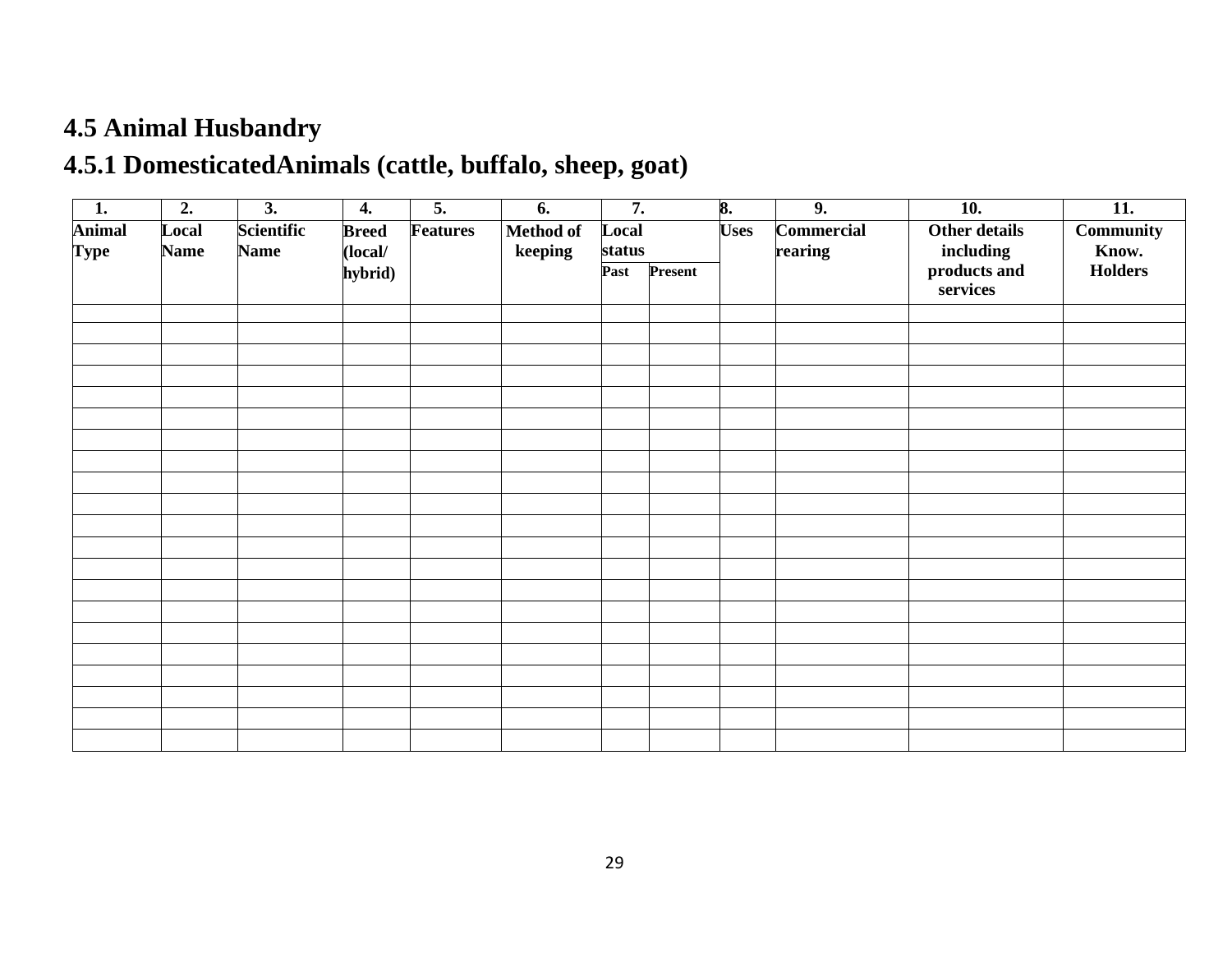# **4.5.2 Domesticated birds (Poultry)**

| $\overline{1}$ . | $\overline{2}$ .     | $\overline{3}$ .                 | $\overline{4}$ .        | $\overline{5}$ . | $\overline{6}$ .            | $\overline{7}$ . |                 | 8. | $\overline{9}$ . | $\overline{10}$ .        | $\overline{11}$ . |  |                              |                                   |                    |
|------------------|----------------------|----------------------------------|-------------------------|------------------|-----------------------------|------------------|-----------------|----|------------------|--------------------------|-------------------|--|------------------------------|-----------------------------------|--------------------|
| <b>Bird Type</b> | Local<br><b>Name</b> | <b>Scientific</b><br><b>Name</b> | <b>Breed</b><br>(local/ | Features         | <b>Method of</b><br>keeping |                  | Local<br>status |    |                  |                          |                   |  | <b>Commercial</b><br>rearing | <b>Other details</b><br>including | Community<br>Know. |
|                  |                      |                                  | hybrid)                 |                  |                             | Past             | Present         |    |                  | products and<br>services | <b>Holders</b>    |  |                              |                                   |                    |
|                  |                      |                                  |                         |                  |                             |                  |                 |    |                  |                          |                   |  |                              |                                   |                    |
|                  |                      |                                  |                         |                  |                             |                  |                 |    |                  |                          |                   |  |                              |                                   |                    |
|                  |                      |                                  |                         |                  |                             |                  |                 |    |                  |                          |                   |  |                              |                                   |                    |
|                  |                      |                                  |                         |                  |                             |                  |                 |    |                  |                          |                   |  |                              |                                   |                    |
|                  |                      |                                  |                         |                  |                             |                  |                 |    |                  |                          |                   |  |                              |                                   |                    |
|                  |                      |                                  |                         |                  |                             |                  |                 |    |                  |                          |                   |  |                              |                                   |                    |
|                  |                      |                                  |                         |                  |                             |                  |                 |    |                  |                          |                   |  |                              |                                   |                    |
|                  |                      |                                  |                         |                  |                             |                  |                 |    |                  |                          |                   |  |                              |                                   |                    |
|                  |                      |                                  |                         |                  |                             |                  |                 |    |                  |                          |                   |  |                              |                                   |                    |
|                  |                      |                                  |                         |                  |                             |                  |                 |    |                  |                          |                   |  |                              |                                   |                    |
|                  |                      |                                  |                         |                  |                             |                  |                 |    |                  |                          |                   |  |                              |                                   |                    |
|                  |                      |                                  |                         |                  |                             |                  |                 |    |                  |                          |                   |  |                              |                                   |                    |
|                  |                      |                                  |                         |                  |                             |                  |                 |    |                  |                          |                   |  |                              |                                   |                    |
|                  |                      |                                  |                         |                  |                             |                  |                 |    |                  |                          |                   |  |                              |                                   |                    |
|                  |                      |                                  |                         |                  |                             |                  |                 |    |                  |                          |                   |  |                              |                                   |                    |
|                  |                      |                                  |                         |                  |                             |                  |                 |    |                  |                          |                   |  |                              |                                   |                    |
|                  |                      |                                  |                         |                  |                             |                  |                 |    |                  |                          |                   |  |                              |                                   |                    |
|                  |                      |                                  |                         |                  |                             |                  |                 |    |                  |                          |                   |  |                              |                                   |                    |
|                  |                      |                                  |                         |                  |                             |                  |                 |    |                  |                          |                   |  |                              |                                   |                    |
|                  |                      |                                  |                         |                  |                             |                  |                 |    |                  |                          |                   |  |                              |                                   |                    |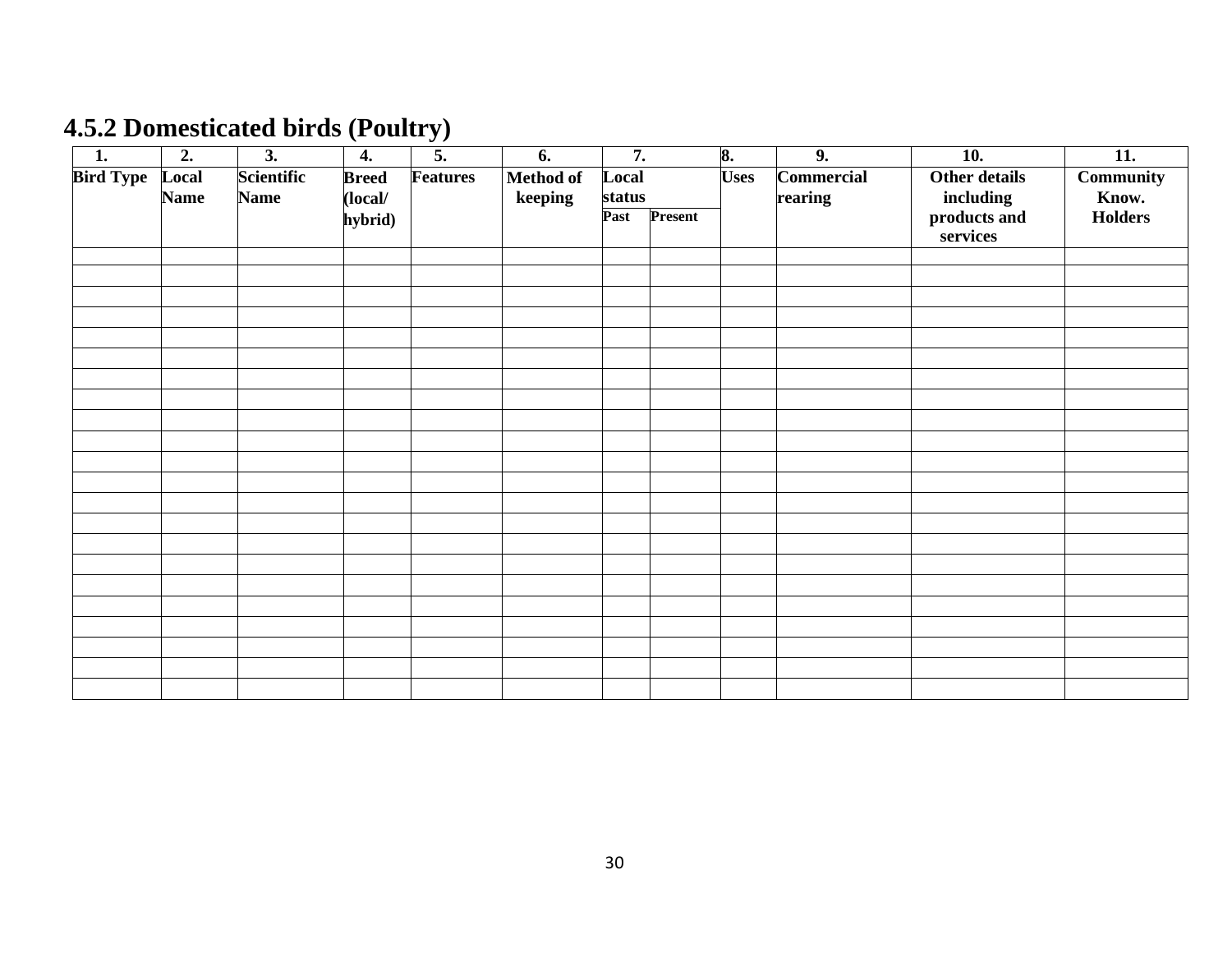# **4.6 Markets / Fairs for Domesticated Animals, Medicinal Plants and other products 4.6.1 Crops**

| 1.            | $\overline{2}$ . | $\overline{3}$ . | 4.         | $\overline{5}$ . | 6.              | $\overline{7}$ .   | 8                                   |
|---------------|------------------|------------------|------------|------------------|-----------------|--------------------|-------------------------------------|
| Name of the   | <b>Location</b>  | Weekly/          | <b>Day</b> | Month incase of  | <b>Types of</b> | <b>Places from</b> | <b>Places to where the</b>          |
| Weekly        |                  | Fortnightly &    | held       | bi-annual or     | <b>Crops</b>    | where the          | crops are                           |
| Market / Fair |                  | <b>Others</b>    |            | annual market    | bought and      | crops are          | $\ensuremath{\mathsf{transported}}$ |
|               |                  | Bi-annual /      |            | Fair             | sold            | arrived            |                                     |
|               |                  | <b>Annual</b>    |            |                  |                 |                    |                                     |
|               |                  |                  |            |                  |                 |                    |                                     |
|               |                  |                  |            |                  |                 |                    |                                     |
|               |                  |                  |            |                  |                 |                    |                                     |
|               |                  |                  |            |                  |                 |                    |                                     |
|               |                  |                  |            |                  |                 |                    |                                     |
|               |                  |                  |            |                  |                 |                    |                                     |
|               |                  |                  |            |                  |                 |                    |                                     |
|               |                  |                  |            |                  |                 |                    |                                     |
|               |                  |                  |            |                  |                 |                    |                                     |
|               |                  |                  |            |                  |                 |                    |                                     |
|               |                  |                  |            |                  |                 |                    |                                     |
|               |                  |                  |            |                  |                 |                    |                                     |
|               |                  |                  |            |                  |                 |                    |                                     |
|               |                  |                  |            |                  |                 |                    |                                     |
|               |                  |                  |            |                  |                 |                    |                                     |
|               |                  |                  |            |                  |                 |                    |                                     |
|               |                  |                  |            |                  |                 |                    |                                     |
|               |                  |                  |            |                  |                 |                    |                                     |
|               |                  |                  |            |                  |                 |                    |                                     |
|               |                  |                  |            |                  |                 |                    |                                     |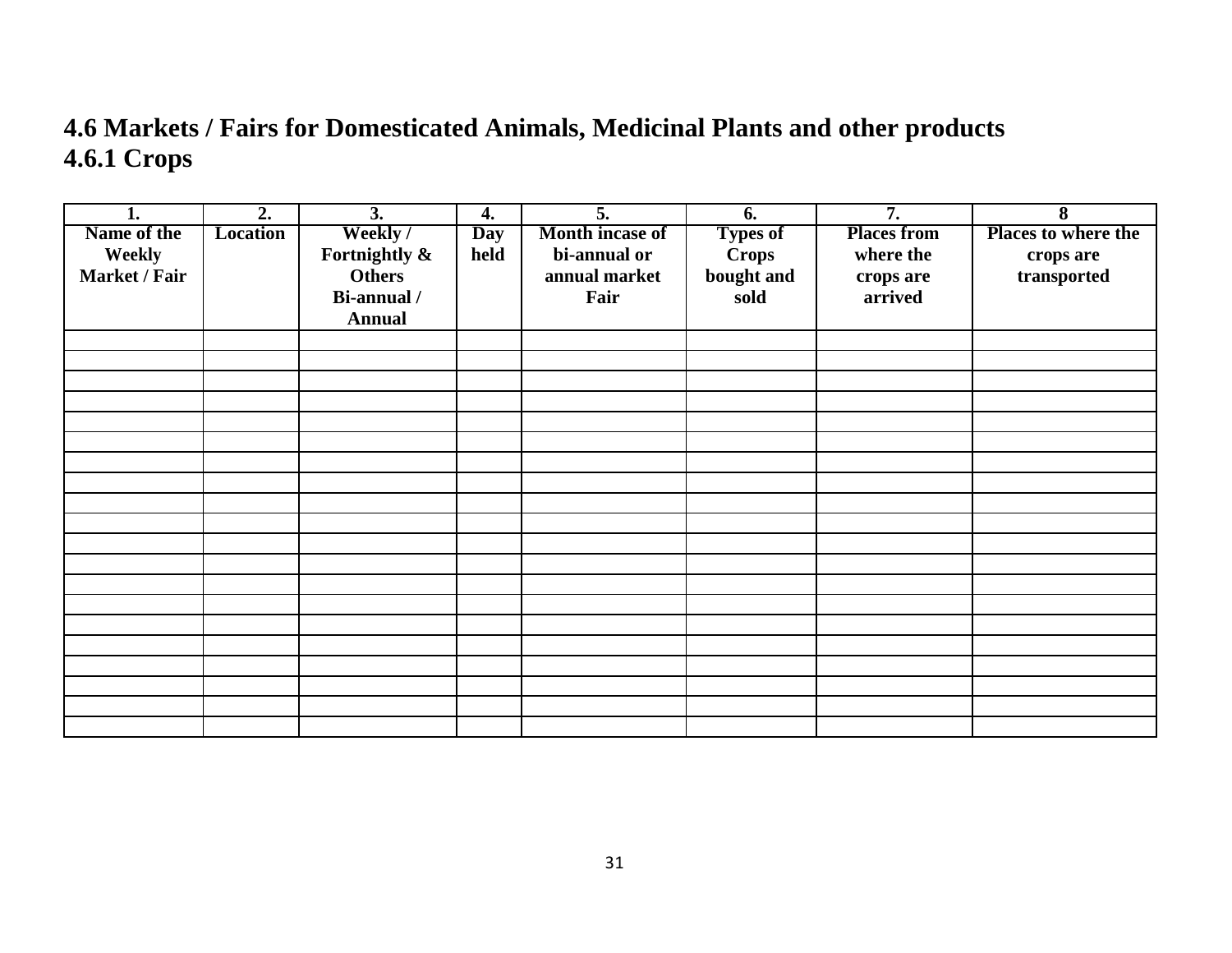## **4.6.2 Medicinal**

|               | 2.              |               | 4.         |                        | 6.              | 7                  | 8                          |
|---------------|-----------------|---------------|------------|------------------------|-----------------|--------------------|----------------------------|
| Name of the   | <b>Location</b> | Weekly/       | <b>Day</b> | <b>Month incase of</b> | <b>Types of</b> | <b>Places from</b> | <b>Places to where the</b> |
| <b>Weekly</b> |                 | Fortnightly & | held       | bi-annual or           | Medicinal plant | where the          | medicines are              |
| Market / Fair |                 | <b>Others</b> |            | annual market          | bought and      | medicines are      | transported                |
|               |                 | Bi-annual /   |            | fair                   | sold            | arrived            |                            |
|               |                 | <b>Annual</b> |            |                        |                 |                    |                            |
|               |                 |               |            |                        |                 |                    |                            |
|               |                 |               |            |                        |                 |                    |                            |
|               |                 |               |            |                        |                 |                    |                            |
|               |                 |               |            |                        |                 |                    |                            |
|               |                 |               |            |                        |                 |                    |                            |
|               |                 |               |            |                        |                 |                    |                            |
|               |                 |               |            |                        |                 |                    |                            |
|               |                 |               |            |                        |                 |                    |                            |

# **4.6.3 Livestock's and Others**

|                      |                 |               | 4.   |                        |                 |                    |                            |
|----------------------|-----------------|---------------|------|------------------------|-----------------|--------------------|----------------------------|
| Name of the          | <b>Location</b> | Weekly/       | Day  | <b>Month incase of</b> | <b>Types of</b> | <b>Places from</b> | <b>Places to where the</b> |
| Weekly               |                 | Fortnightly & | held | bi-annual or           | livestock       | where the          | livestock are              |
| <b>Market / Fair</b> |                 | <b>Others</b> |      | annual market          | bought and      | livestock are      | transported                |
|                      |                 | Bi-annual /   |      | Fair                   | sold            | arrived            |                            |
|                      |                 | <b>Annual</b> |      |                        |                 |                    |                            |
|                      |                 |               |      |                        |                 |                    |                            |
|                      |                 |               |      |                        |                 |                    |                            |
|                      |                 |               |      |                        |                 |                    |                            |
|                      |                 |               |      |                        |                 |                    |                            |
|                      |                 |               |      |                        |                 |                    |                            |
|                      |                 |               |      |                        |                 |                    |                            |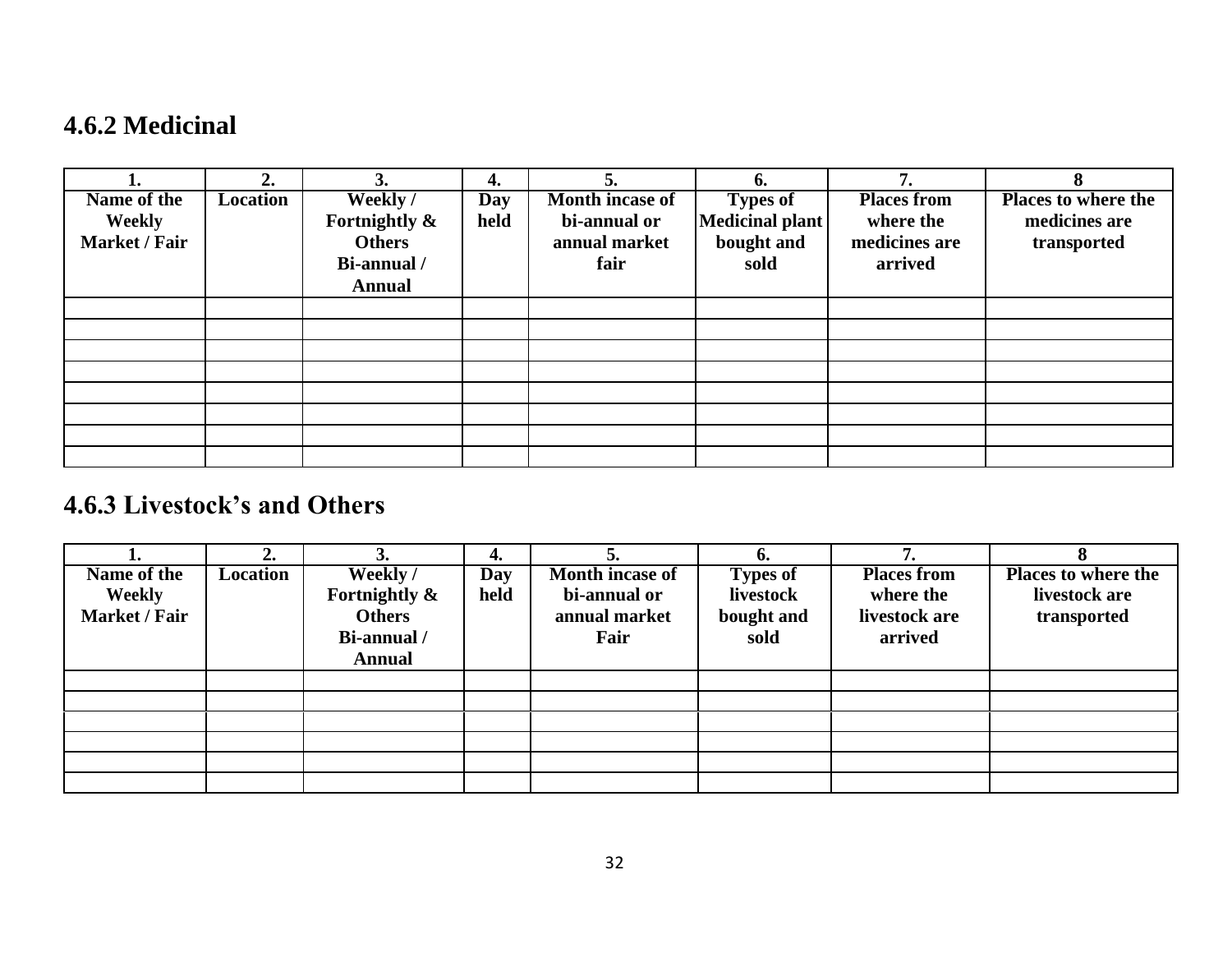# **5. AQUATIC BIODIVERSITY**

### **5.1 Culture Fisheries**

|             | 2           | 3           | 4              | $\overline{\mathbf{z}}$ | 0                       |                     | 8           | 9                 | <b>10</b>    | 11               |
|-------------|-------------|-------------|----------------|-------------------------|-------------------------|---------------------|-------------|-------------------|--------------|------------------|
| Fish        | Local       | Scientific  | <b>Variety</b> | <b>Features</b>         | Waterscape              | <b>Local status</b> | <b>Uses</b> | <b>Commercial</b> | <b>Other</b> | <b>Community</b> |
| <b>Type</b> | <b>Name</b> | <b>Name</b> |                |                         | (pond/bheri/talao) Past | <b>Present</b>      |             | rearing           | details      | Know.            |
|             |             |             |                |                         |                         |                     |             |                   |              | <b>Holders</b>   |
|             |             |             |                |                         |                         |                     |             |                   |              |                  |
|             |             |             |                |                         |                         |                     |             |                   |              |                  |
|             |             |             |                |                         |                         |                     |             |                   |              |                  |
|             |             |             |                |                         |                         |                     |             |                   |              |                  |
|             |             |             |                |                         |                         |                     |             |                   |              |                  |
|             |             |             |                |                         |                         |                     |             |                   |              |                  |
|             |             |             |                |                         |                         |                     |             |                   |              |                  |
|             |             |             |                |                         |                         |                     |             |                   |              |                  |
|             |             |             |                |                         |                         |                     |             |                   |              |                  |
|             |             |             |                |                         |                         |                     |             |                   |              |                  |
|             |             |             |                |                         |                         |                     |             |                   |              |                  |
|             |             |             |                |                         |                         |                     |             |                   |              |                  |
|             |             |             |                |                         |                         |                     |             |                   |              |                  |
|             |             |             |                |                         |                         |                     |             |                   |              |                  |
|             |             |             |                |                         |                         |                     |             |                   |              |                  |
|             |             |             |                |                         |                         |                     |             |                   |              |                  |
|             |             |             |                |                         |                         |                     |             |                   |              |                  |
|             |             |             |                |                         |                         |                     |             |                   |              |                  |
|             |             |             |                |                         |                         |                     |             |                   |              |                  |
|             |             |             |                |                         |                         |                     |             |                   |              |                  |

Note: Other details include mode of catching fish, time of availability, breeding time, feeds and etc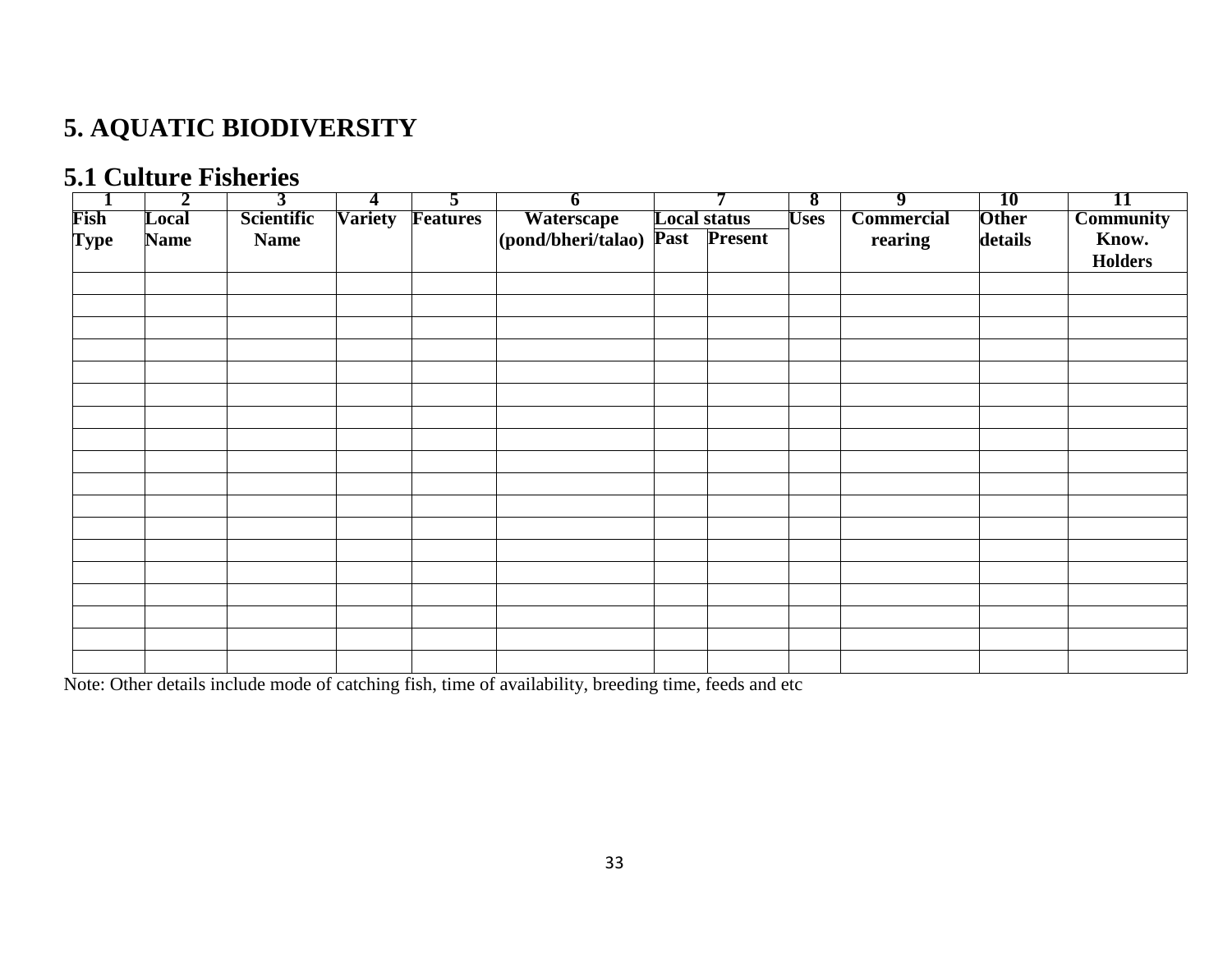### **5.2 Wild Fisheries**

|             |             |             |                |                 |                                |                | O           |                   | <b>10</b>    |                  |
|-------------|-------------|-------------|----------------|-----------------|--------------------------------|----------------|-------------|-------------------|--------------|------------------|
| Fish        | Local       | Scientific  | <b>Variety</b> | <b>Features</b> | <b>Waterscape Local status</b> |                | <b>Uses</b> | <b>Commercial</b> | <b>Other</b> | <b>Community</b> |
| <b>Type</b> | <b>Name</b> | <b>Name</b> |                |                 | (pond/bheri/ Past              | <b>Present</b> |             | rearing           | details      | Know.            |
|             |             |             |                |                 | talao)                         |                |             |                   |              | <b>Holders</b>   |
|             |             |             |                |                 |                                |                |             |                   |              |                  |
|             |             |             |                |                 |                                |                |             |                   |              |                  |
|             |             |             |                |                 |                                |                |             |                   |              |                  |
|             |             |             |                |                 |                                |                |             |                   |              |                  |
|             |             |             |                |                 |                                |                |             |                   |              |                  |
|             |             |             |                |                 |                                |                |             |                   |              |                  |
|             |             |             |                |                 |                                |                |             |                   |              |                  |
|             |             |             |                |                 |                                |                |             |                   |              |                  |

Note: Other details include mode of catching fish, time of availability, breeding time, feeds and etc

# **5.3 Wild Aquatic Fauna (Other Than Fishes)**

| ı.          | 2.          | 3.             | 4.              | 5.      |      | 6.                  | 7.          | 8.           | $\boldsymbol{9}$           |
|-------------|-------------|----------------|-----------------|---------|------|---------------------|-------------|--------------|----------------------------|
| Local       | Scientific  | <b>Variety</b> | <b>Features</b> | Habitat |      | <b>Local Status</b> | <b>Uses</b> | <b>Other</b> | <b>Community/Knowledge</b> |
| <b>Name</b> | <b>Name</b> |                |                 |         | Past | <b>Present</b>      |             | details      | Holder                     |
|             |             |                |                 |         |      |                     |             |              |                            |
|             |             |                |                 |         |      |                     |             |              |                            |
|             |             |                |                 |         |      |                     |             |              |                            |
|             |             |                |                 |         |      |                     |             |              |                            |
|             |             |                |                 |         |      |                     |             |              |                            |
|             |             |                |                 |         |      |                     |             |              |                            |
|             |             |                |                 |         |      |                     |             |              |                            |
|             |             |                |                 |         |      |                     |             |              |                            |
|             |             |                |                 |         |      |                     |             |              |                            |
|             |             |                |                 |         |      |                     |             |              |                            |
|             |             |                |                 |         |      |                     |             |              |                            |
|             |             |                |                 |         |      |                     |             |              |                            |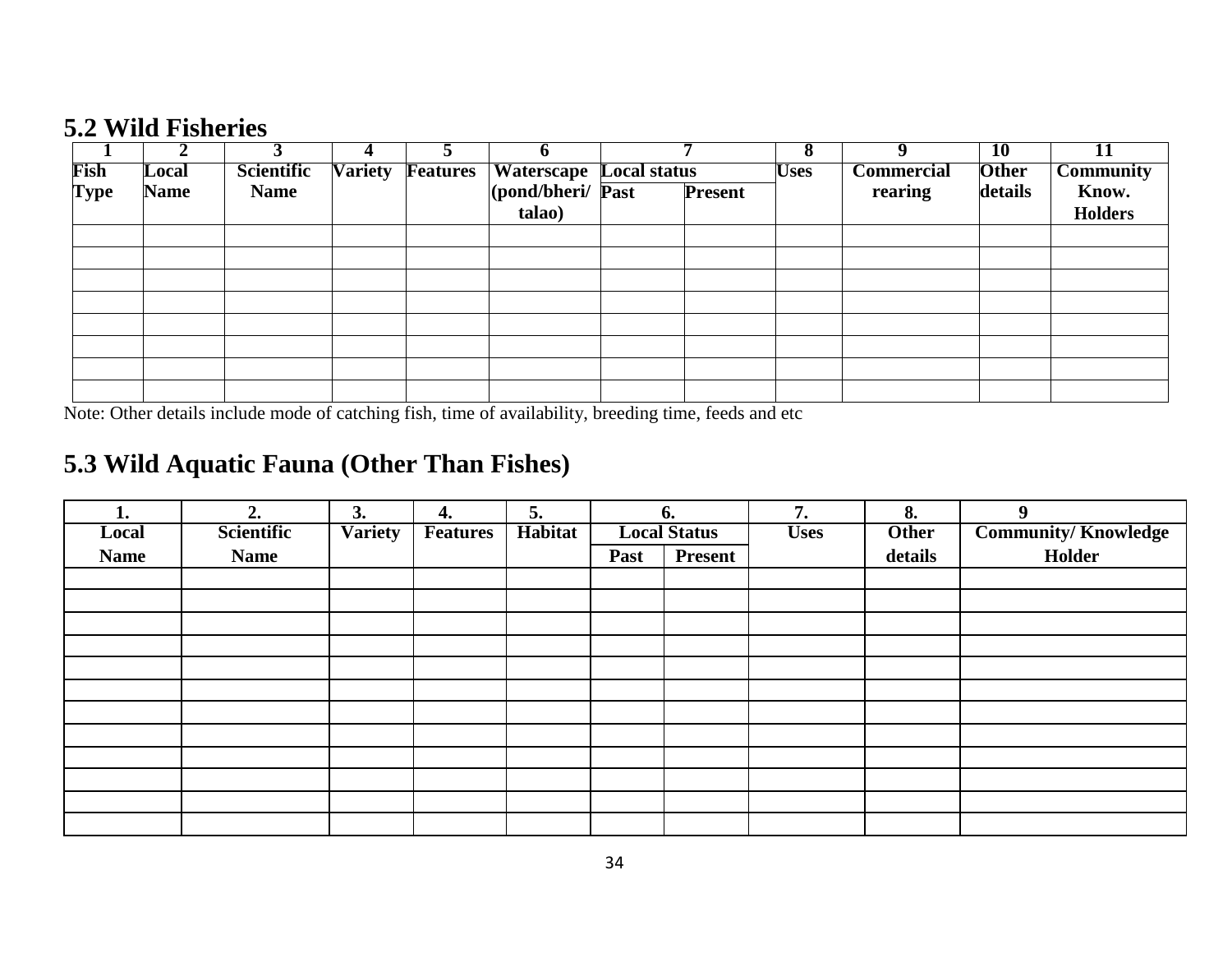# **5.4 Aquatic Flora 5.4.1 Cultivated Aquatic Flora**

| ı.             | ∸∙                | J.                     | ᠇.             | ◡.                | v.            |
|----------------|-------------------|------------------------|----------------|-------------------|---------------|
| <b>Sl. No.</b> | <b>Local Name</b> | <b>Scientific Name</b> | <b>Variety</b> | <b>Importance</b> | <b>Trends</b> |
|                |                   |                        |                |                   |               |
|                |                   |                        |                |                   |               |
|                |                   |                        |                |                   |               |
|                |                   |                        |                |                   |               |
|                |                   |                        |                |                   |               |
|                |                   |                        |                |                   |               |
|                |                   |                        |                |                   |               |
|                |                   |                        |                |                   |               |

# **5.4.2 Wild Aquatic Flora**

| $\mathbf{I}$ . | 2.                | 3.                     | 4.             | 5.                | 6.            |
|----------------|-------------------|------------------------|----------------|-------------------|---------------|
| <b>Sl. No.</b> | <b>Local Name</b> | <b>Scientific Name</b> | <b>Variety</b> | <b>Importance</b> | <b>Trends</b> |
|                |                   |                        |                |                   |               |
|                |                   |                        |                |                   |               |
|                |                   |                        |                |                   |               |
|                |                   |                        |                |                   |               |
|                |                   |                        |                |                   |               |
|                |                   |                        |                |                   |               |
|                |                   |                        |                |                   |               |
|                |                   |                        |                |                   |               |
|                |                   |                        |                |                   |               |
|                |                   |                        |                |                   |               |
|                |                   |                        |                |                   |               |
|                |                   |                        |                |                   |               |
|                |                   |                        |                |                   |               |
|                |                   |                        |                |                   |               |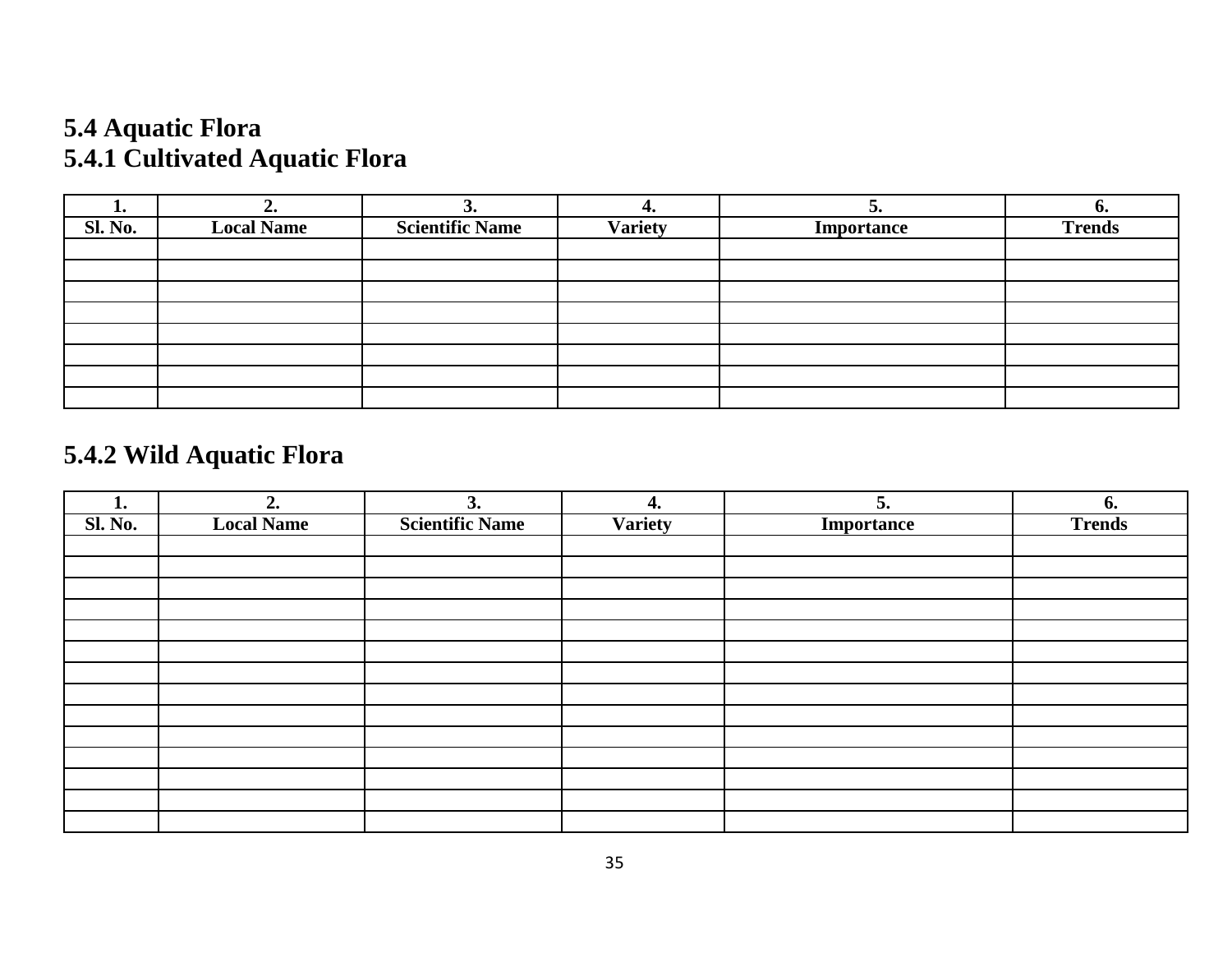# **6. TRADITIONAL KNOWLEDGE**

### **6.1 Traditional knowledge related to forest biodiversity**

| <b>1.</b> | ,,,,         | ັ                     |                      |                      | v.                |               |                        |
|-----------|--------------|-----------------------|----------------------|----------------------|-------------------|---------------|------------------------|
|           |              |                       | <b>TK</b> associated |                      |                   | <b>Trends</b> | <b>Validation</b>      |
|           |              |                       | with a part of       |                      | <b>Associated</b> |               | Name &                 |
| Sl. No.   | <b>Plant</b> | <b>Type of Plants</b> | the plant            | <b>Associated TK</b> | person/s          |               | <b>Contact details</b> |
|           |              |                       |                      |                      |                   |               |                        |
|           |              |                       |                      |                      |                   |               |                        |
|           |              |                       |                      |                      |                   |               |                        |
|           |              |                       |                      |                      |                   |               |                        |

### **6.2 Traditional knowledge related to Agrobiodiversity**

|                | ∸∙   | ◡                   |                                    | ◡•           | v.            |                                                       |
|----------------|------|---------------------|------------------------------------|--------------|---------------|-------------------------------------------------------|
| <b>Sl. No.</b> | Crop | <b>Type of Crop</b> | Information of<br>local importance | <b>Scope</b> | <b>Trends</b> | <b>Validation</b><br>Name &<br><b>Contact details</b> |
|                |      |                     |                                    |              |               |                                                       |
|                |      |                     |                                    |              |               |                                                       |
|                |      |                     |                                    |              |               |                                                       |

### **6.3 Traditional knowledge related to Aquatic biodiversity**

| L.             | "              | 3.                |                | ◡.           | v.            |                        |
|----------------|----------------|-------------------|----------------|--------------|---------------|------------------------|
|                |                |                   | Information of |              |               | <b>Validation</b>      |
|                |                |                   | local          |              |               | Name &                 |
| <b>Sl. No.</b> | <b>Variety</b> | <b>Type of TK</b> | importance     | <b>Scope</b> | <b>Trends</b> | <b>Contact details</b> |
|                |                |                   |                |              |               |                        |
|                |                |                   |                |              |               |                        |
|                |                |                   |                |              |               |                        |
|                |                |                   |                |              |               |                        |
|                |                |                   |                |              |               |                        |
|                |                |                   |                |              |               |                        |
|                |                |                   |                |              |               |                        |